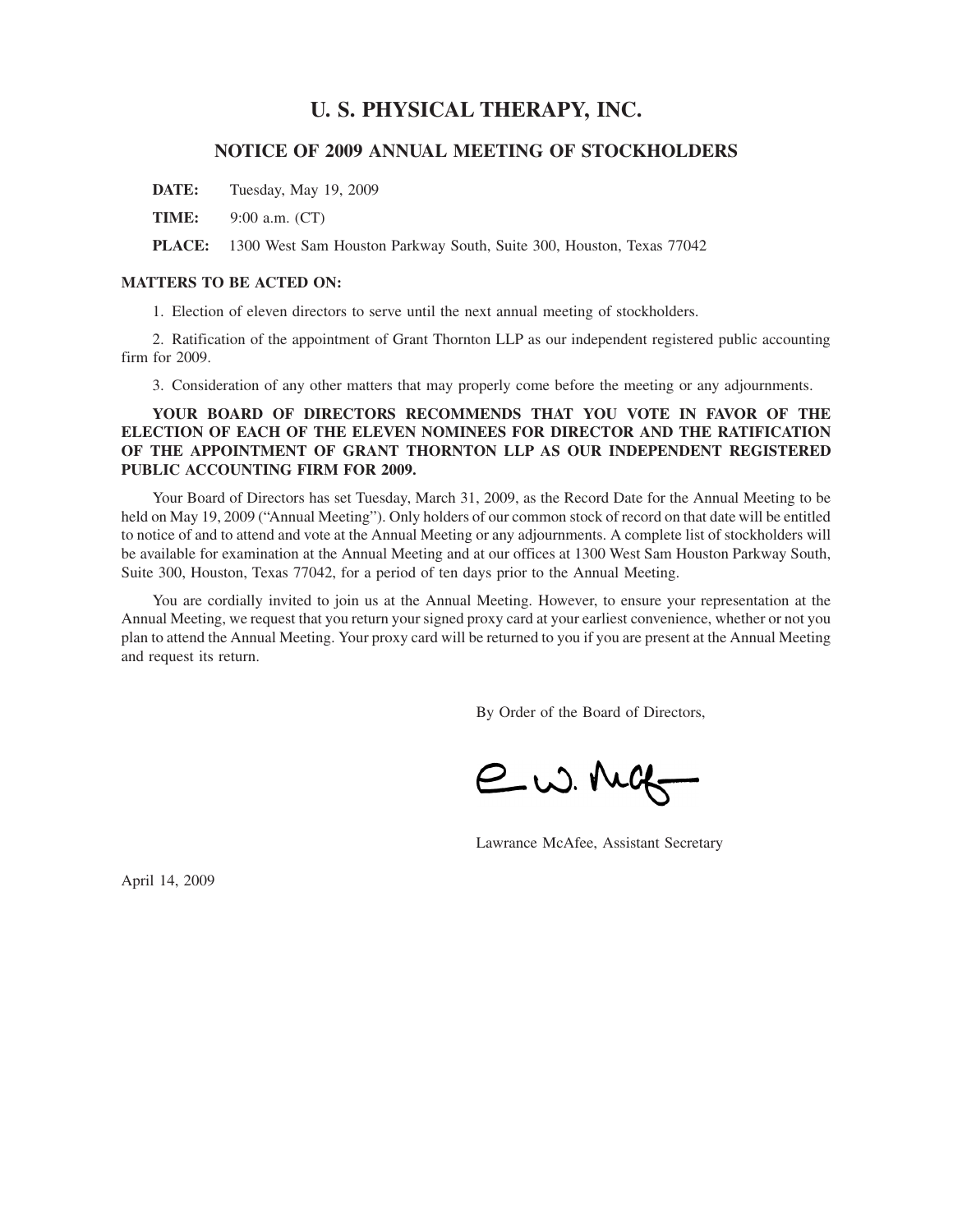# **U.S. PHYSICAL THERAPY, INC. 1300 West Sam Houston Parkway South, Suite 300 Houston, Texas 77042 (713) 297-7000**

# **PROXY STATEMENT ANNUAL MEETING OF STOCKHOLDERS MAY 19, 2009**

### **Annual Meeting:**

**Date:** Tuesday, May 19, 2009 **Time:** 9:00 a.m. (CT) **Place** 1300 West Sam Houston Parkway South, Suite 300, Houston, Texas 77042

# **Agenda:**

Election of eleven director nominees.

Ratification of the appointment of Grant Thornton LLP as our independent registered public accounting firm for 2009.

# **Important Notice Regarding the Availability of Proxy Materials for the Annual Meeting of Stockholders to Be Held on May 19, 2009:**

Pursuant to new rules promulgated by the Securities and Exchange Commission, we have elected to provide access to our proxy materials both by sending you this full set of proxy materials, including a Notice of 2009 Annual Meeting of Stockholders, proxy card and Annual Report for the year ended December 31, 2008, and by notifying you of the availability of our proxy materials on the Internet. **The Notice of 2009 Annual Meeting of Stockholders, Proxy Statement, proxy card and Annual Report for the year ended December 31, 2008 are available at http://materials.proxyvote.com/90337L.** In accordance with the new rules, the materials on the website are searchable, readable and printable and the website does not have "cookies" or other tracking devices which identify visitors.

# **Who Can Vote:**

All holders of record of our common stock at the close of business on March 31, 2009 are entitled to vote at the Annual Meeting. Holders of our common stock are entitled to one vote per share.

# **Proxies Solicited By:**

Your vote and proxy are being solicited by our Board of Directors for use at the Annual Meeting. This Proxy Statement and the enclosed proxy card are being mailed on behalf of our Board of Directors on or about April 14, 2009 to all of our stockholders (any reference to shareholders and or stockholders shall denote and be referred to as stockholders) of record as of the close of business on the Record Date, Tuesday, March 31, 2009.

Your presence at the Annual Meeting will not automatically revoke your proxy. You may, however, revoke your proxy at any time prior to its exercise by delivering to us another proxy bearing a later date, by attending the Annual Meeting and voting in person, or by filing a written notice of revocation before the Annual Meeting with Lawrance McAfee, our Assistant Secretary, at our principal executive offices, 1300 West Sam Houston Parkway South, Suite 300, Houston, Texas 77042. If you receive multiple proxy cards, this indicates that your shares are held in more than one account, such as two brokerage accounts, or are registered in different names. You should vote each of the proxy cards received to ensure that all of your shares are voted.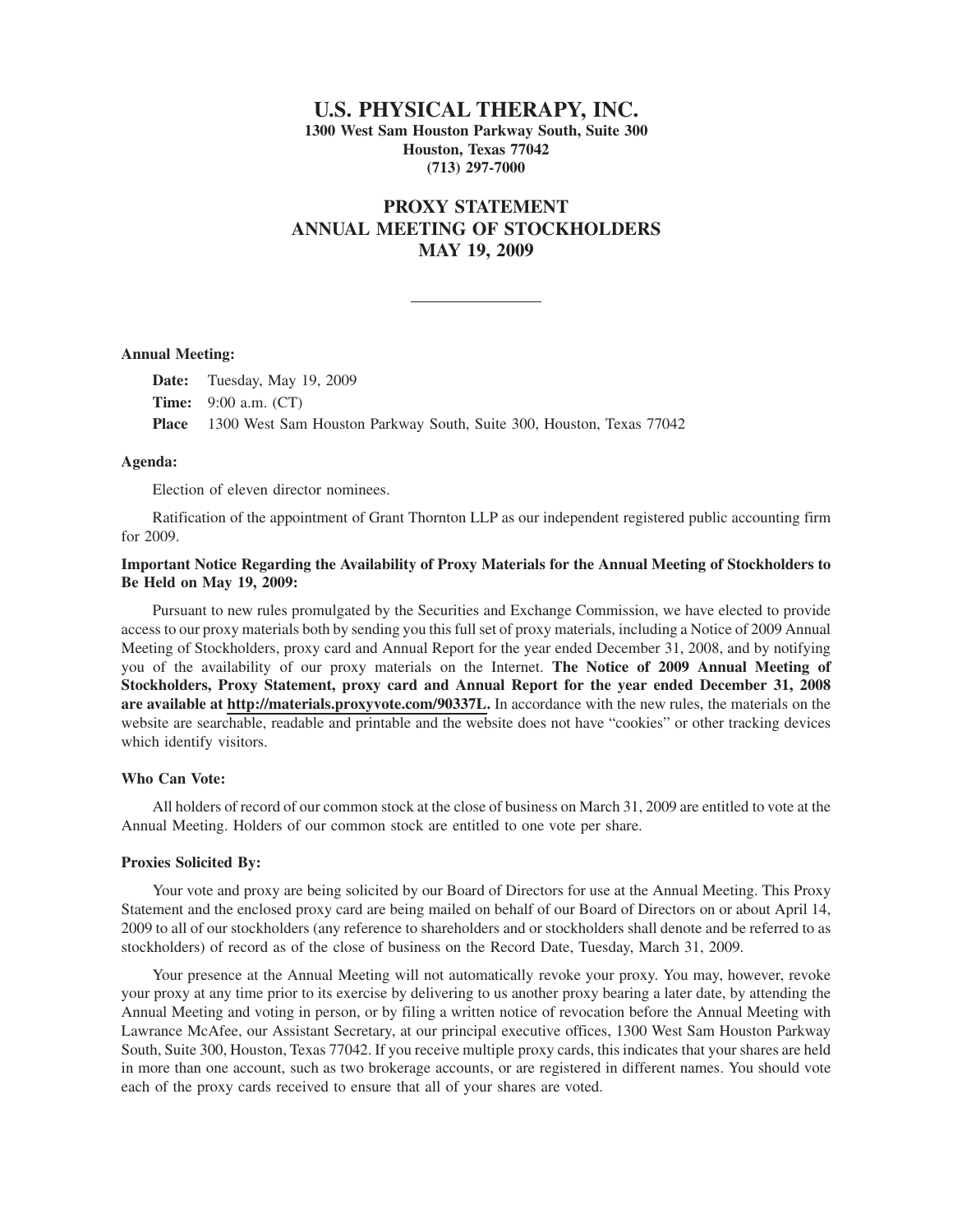# **Proxies:**

**Properly executed but unmarked proxies will be voted FOR the election of our eleven director nominees and FOR the ratification of the appointment of Grant Thornton LLP as our independent registered public accounting firm for 2009.** If you "withhold" your vote for any of the nominees, this will be counted as a vote **AGAINST** that nominee. If any other matters are properly brought before the Annual Meeting, the persons named in the proxy will vote your shares as directed by a majority of the Board of Directors.

# **Quorum:**

Only shares of our common stock can be voted, with each share entitling its owner to one vote on all matters. The close of business on Tuesday, March 31, 2009, ("Record Date") was fixed by the Board of Directors as the Record Date for determination of stockholders entitled to vote at the Annual Meeting. The number of shares of our common stock outstanding on the Record Date was 11,779,718. The presence, in person or by proxy, of at least a majority of the shares outstanding on the Record Date is necessary to constitute a quorum at our Annual Meeting. Abstentions will be treated as present for determining a quorum at the Annual Meeting. If a broker holding your shares in "street" name indicates to us on a proxy card that the broker lacks discretionary authority to vote your shares for all matters at the meeting, we will not consider your shares as present or entitled to vote for any purpose. There is no cumulative voting in the election of directors and, as required by Nevada law, the directors will be elected by a plurality of the votes cast at the Annual Meeting.

# **Cost of Proxy Solicitation:**

We will bear the cost of soliciting proxies. Some of our directors, officers and regular employees may solicit proxies, without additional compensation, personally or by telephone. Proxy materials will also be furnished without cost to brokers and other nominees to forward to the beneficial owners of shares held in their names.

### **Questions and Additional Information:**

You may call our President and Chief Executive Officer, Christopher J. Reading, or our Chief Financial Officer, Lawrance W. McAfee, at 800-580-6285 or email us at investorrelations@usph.com if you have any questions. A copy of our Annual Report on Form 10-K for the year ended December 31, 2008 accompanies this Proxy Statement. **We have filed an Annual Report on Form 10-K for the year ended December 31, 2008 (the "Form 10-K") with the Securities and Exchange Commission (the "SEC"). You may obtain additional copies of the Form 10-K by downloading it from our website at** www.usph.com**, by writing to U.S. Physical Therapy, Inc., 1300 West Sam Houston Parkway South, Suite 300, Houston, Texas 77042, Attention: Lawrance McAfee, Assistant Secretary or by emailing us at investorrelations@usph.com.**

**PLEASE VOTE — YOUR VOTE IS IMPORTANT**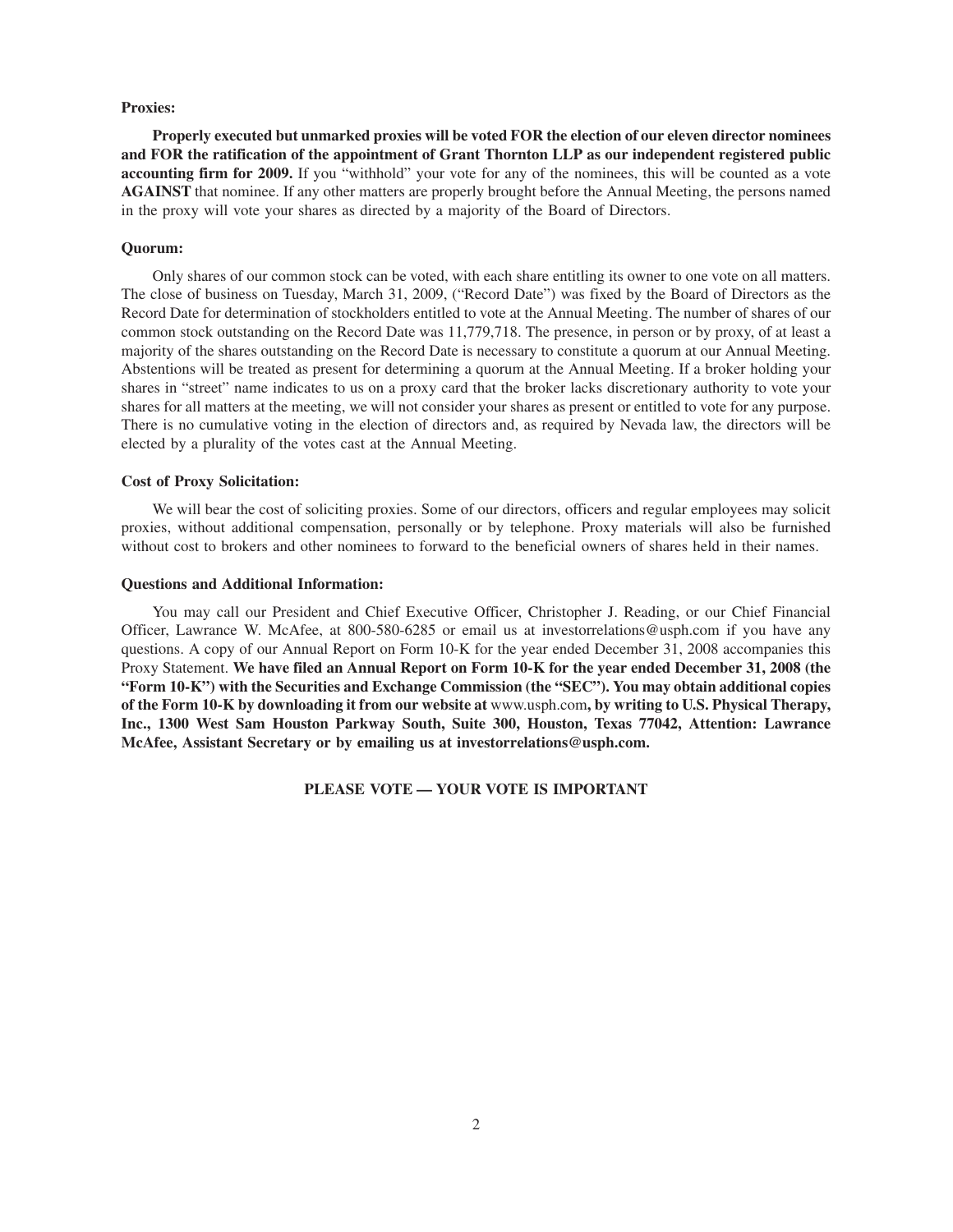# **ITEM 1 — ELECTION OF DIRECTORS**

The accompanying proxy, unless marked to the contrary, will be voted in favor of the election of Daniel C. Arnold, Christopher J. Reading, Lawrance W. McAfee, Mark J. Brookner, Bruce D. Broussard, Dr. Bernard A. Harris, Jr., Marlin W. Johnston, J. Livingston Kosberg, Jerald L. Pullins, Regg E. Swanson and Clayton K. Trier. The Governance and Nominating Committee, which consists solely of directors that are independent under the applicable NASDAQ Listing Standards, recommended the eleven directors to the Board of Directors. Based on that recommendation, the Board nominated such directors for election at the Annual Meeting.

The Board of Directors has determined that Messrs. Arnold, Brookner, Broussard, Johnston, Kosberg, Pullins, Trier and Dr. Harris are considered independent under the applicable NASDAQ Listing Standards. Messrs. McAfee and Reading, who are officers of the Company, and Mr. Swanson, who is an employee of the Company, are not considered independent under the applicable NASDAQ Listing Standards. The nominees for director are:

| Nominees:                                               | Age | <b>Director</b><br><b>Since</b> | <b>Position(s)</b> Held                                            |
|---------------------------------------------------------|-----|---------------------------------|--------------------------------------------------------------------|
|                                                         | 79  | 1992                            | Chairman of the Board                                              |
| Christopher J. Reading.                                 | 45  | 2004                            | President, Chief Executive Officer and<br>Director                 |
| Lawrance W. McAfee $\ldots \ldots \ldots \ldots$ 54     |     | 2004                            | Executive Vice President, Chief Financial<br>Officer and Director  |
| Mark J. Brookner                                        | 64  | 1990                            | Director                                                           |
|                                                         | 46  | 1999                            | Director                                                           |
| Dr. Bernard A. Harris, Jr. $\dots \dots \dots$          | 52  | 2005                            | Director                                                           |
|                                                         | 77  | 1992                            | Director                                                           |
| J. Livingston Kosberg $\dots \dots \dots \dots$         | 72  | 2004                            | Director                                                           |
| Jerald L. Pullins $\dots \dots \dots \dots \dots \dots$ | 67  | 2003                            | Director                                                           |
| Regg E. Swanson                                         | 55  | 2007                            | Director and Managing Director of STAR<br>Physical Therapy, LP (*) |
| Clayton K. Trier $\dots \dots \dots \dots \dots$        | 57  | 2005                            | Director                                                           |
|                                                         |     |                                 |                                                                    |

\* STAR Physical Therapy, LP is a subsidiary of the Company.

### **Director Biographies:**

*Daniel C. Arnold* was named our Chairman of the Board on July 6, 2004. Mr. Arnold is a private investor engaged primarily in managing his personal investments. He previously served as Chairman of the Board of Trustees of the Baylor College of Medicine. He is currently serving only on the Board of U.S. Physical Therapy, Inc.

*Christopher J. Reading* was promoted to President and Chief Executive Officer and elected to our Board of Directors effective November 1, 2004. Prior to 2004, Mr. Reading served as our Chief Operating Officer since joining us in 2003. From 1990 to 2003, Mr. Reading served in various executive and management positions with HealthSouth Corporation where most recently he served as Senior Vice President of Operations responsible for over 200 facilities located in 10 states. Mr. Reading is a physical therapist.

*Lawrance W. McAfee* was promoted to Executive Vice President and elected to our Board of Directors effective November 1, 2004. Mr. McAfee also serves as our Chief Financial Officer, a position he has held since joining us in 2003. Mr. McAfee's experience includes having served as Chief Financial Officer of three public companies and President of two private companies. From 2002 to 2003, he served as President and Chief Financial Officer of SAT Corporation, a software company.

*Mark J. Brookner* has served on our Board since August 1998. Mr. Brookner is currently a private investor. He served as our Chief Financial Officer from 1992 to 1998 and as our Secretary and Treasurer during portions of that period.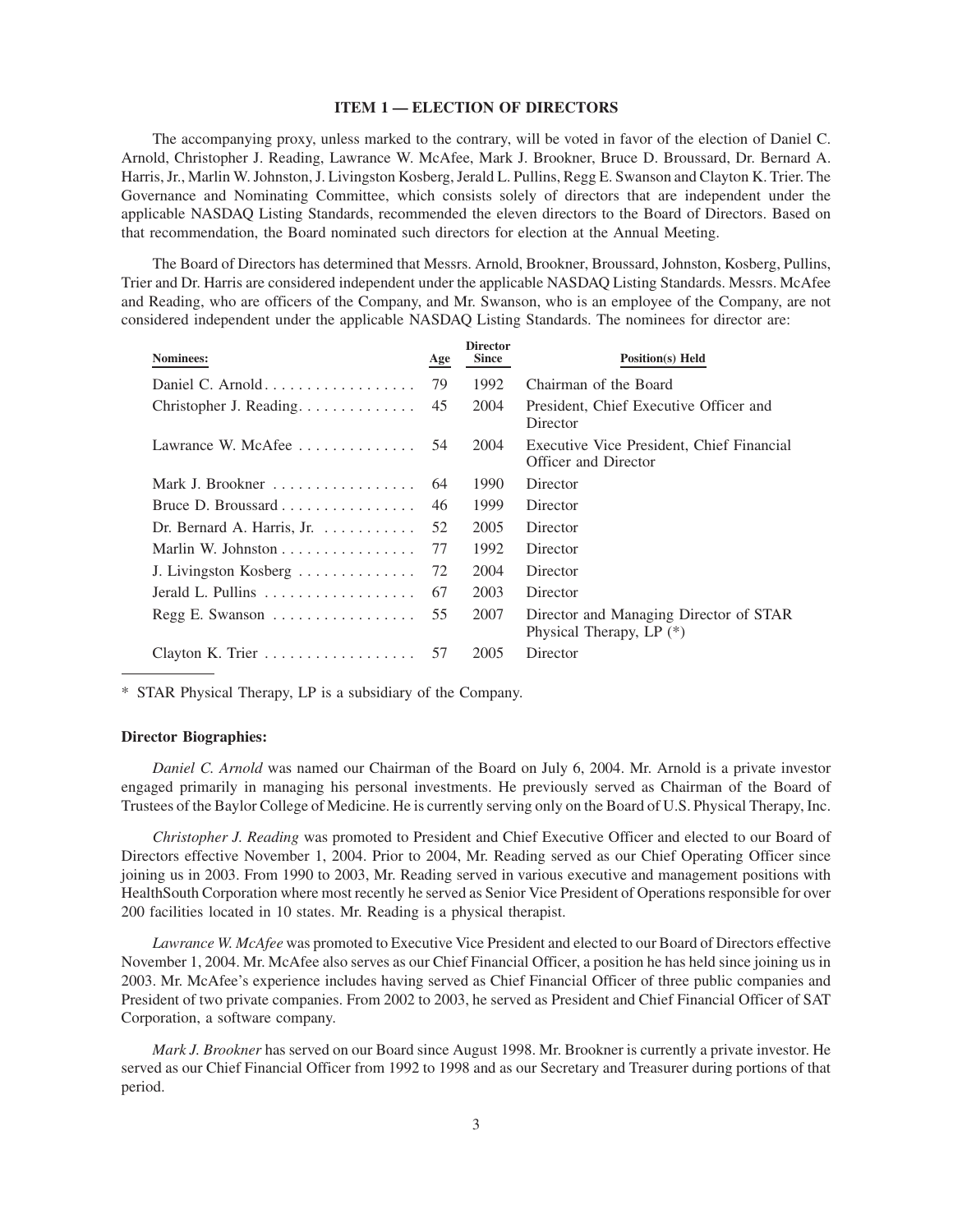*Bruce D. Broussard* has served on our Board since 1999. Since February 2008, Mr. Broussard has been Chief Executive Officer and a Director of U.S. Oncology, Inc., a cancer-care services company formerly listed on The Nasdaq Stock Market. Prior to that time, since November 2005, Mr. Broussard was the President of U.S. Oncology, Inc. From August 2000 through October 2005, he was the Chief Financial Officer of U.S. Oncology, Inc. From December 1997 to August 2000, Mr. Broussard was the Chief Executive Officer of HarborDental Properties, a dental development company specializing in free-standing upscale dedicated dental buildings. Mr. Broussard served as the Chief Financial Officer for Regency Health Services, Inc., a national chain of nursing homes and provider of long-term health services formerly listed on the New York Stock Exchange, from 1996 to 1997 and as a Director and Chief Financial Officer for Sun Health Care Group, a health care provider, from 1993 to 1996.

*Dr. Bernard A. Harris* joined our Board on August 23, 2005. From 2001, Dr. Harris has been President and Chief Executive Officer of Vesalius Ventures, a venture capital firm that invests in early stage medical informatics and technology. From 2006, Dr. Harris has served as a Class III director of Sterling Bancshares, Inc., a bank holding company. From 1996 to 2001, he served as Chief Medical Officer and Vice President for Space Hab, an aerospace company. Dr. Harris is a former astronaut, having completed two space shuttle missions. He completed his residency in Internal Medicine at the Mayo Clinic and trained as a flight surgeon at the Aerospace School of Medicine at Brooks Air Force Base.

*Marlin W. Johnston* has served on our Board since 1992. Mr. Johnston has been a management consultant with Tonn & Associates, a management consulting firm, since 1993. During 1992 and 1993, Mr. Johnston served as a management consultant to the Texas Department of Health and the Texas Department of Protective and Regulatory Services.

*J. Livingston Kosberg* rejoined our Board of Directors on July 6, 2004 and served as our interim Chief Executive Officer in 2004. Mr. Kosberg previously served as our Chief Executive Officer from 1992 to 1995 and as our Chairman of the Board from 1992 to 2001. Mr. Kosberg has been involved in a variety of industries, including healthcare, finance and construction, and currently serves as an advisor to several investment funds.

*Jerald L. Pullins* has served on our Board since 2003. He is currently engaged in the development and management of private enterprises in the healthcare field. From October 2007 to the present, Mr. Pullins has been the Managing Member of SeniorCare Homes, LLC, which develops, owns and operates supervised, residential homes for senior citizens with Alzheimers, dementia and other memory impairment conditions. From 2007 to present, he has also served as Chairman of the Board of Directors of Pet Partners, LLC, a private enterprise involved in the acquisition and management of primary care, small animal veterinary hospitals.

*Regg E. Swanson* joined our Board on September 6, 2007. Mr. Swanson is Managing Director of STAR Physical Therapy, LP, a subsidiary of the Company. Mr. Swanson is founder of STAR Physical Therapy, LLC, and from 1997 to 2007, was its president and managing member. He is a licensed athletic trainer and has been involved with sports medicine and physical therapy for over 25 years.

*Clayton K. Trier* joined our Board on February 23, 2005. Mr. Trier is a private investor. He was a founder and former Chairman and Chief Executive Officer of U.S. Delivery Systems, Inc., which developed the first national network providing same-day delivery service, from 1993 to 1997. Before it was acquired in 1996, U.S. Delivery was listed for two years on the New York Stock Exchange.

The persons named on the proxy card will vote FOR all of the nominees for director listed above unless you withhold authority to vote for one or more of the nominees. As required by Nevada law, nominees will be elected by a plurality of the votes cast at the Annual Meeting. Abstentions and broker non-votes will not be treated as a vote for or against any particular nominee and will not affect the outcome of the election of directors. Continental Stock Transfer & Trust Co. will tabulate the votes cast by proxy or in person at the Annual Meeting.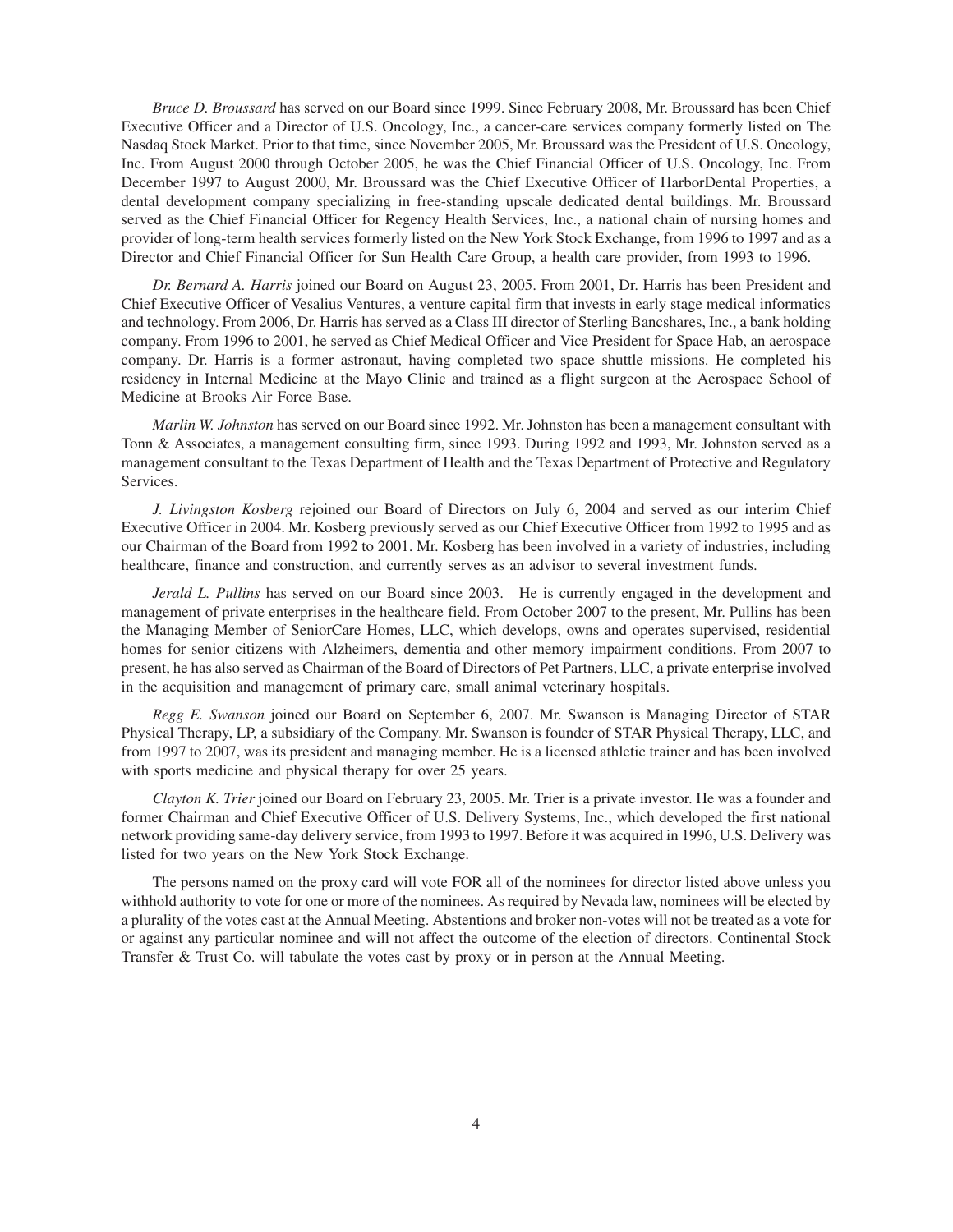All of our nominees have consented to serve as directors. Our Board has no reason to believe that any of the nominees will be unable to act as a director. However, if any director is unable to serve, the Board may designate a substitute. If a substitute nominee is named, the persons named on the proxy card will vote FOR the election of the substitute nominee.

# **THE BOARD OF DIRECTORS RECOMMENDS THAT THE STOCKHOLDERS VOTE FOR THE ELECTION OF THE ELEVEN NOMINEES FOR DIRECTOR NAMED IN THE PROXY STATEMENT.**

# **CORPORATE GOVERNANCE AND BOARD MATTERS**

### **Independent Directors**

The Board currently consists of eleven directors, eight of whom the Board has affirmatively determined have no relationship with the Company or its subsidiaries that would interfere with the exercise of independent judgment in carrying out the responsibilities of a director and are independent, as defined in the applicable NASDAQ Listing Standards. Specifically, the Board determined that the eight members of the Board are "independent" as defined in Rule 4200 of the NASDAQ Marketplace Rules, and the directors comprising the Company's Audit Committee are "independent" as defined in Rule 10A-3(b)(1) under the Exchange Act.

#### **Attendance at Board Meetings and Board Committees**

The Board of Directors conducts its business through its meetings and through meetings of certain committees of the Board of Directors. All committees act for the Company. The Board of Directors is comprised of a majority of independent directors as required by the applicable NASDAQ Listing Standards.

The Board has the following standing committees: (i) Governance and Nominating, (ii) Corporate Compliance (sub-committee of the Audit Committee), (iii) Compensation, and (iv) Audit Committees. During 2008, the Board of Directors met eight times, the Governance and Nominating Committee met once, the Corporate Compliance Committee met four times, the Compensation Committee met four times and the Audit Committee met seven times. Each of our directors attended at least 75% of the aggregate meetings of the Board of Directors and the committees on which he served. These committees are constituted as follows:

### *Governance and Nominating Committee*

The Governance and Nominating Committee currently consists of Messrs. Arnold (Chairman), Broussard and Trier, all of whom are "independent", as defined in the applicable NASDAQ Listing Standards. The function of the committee is to select, screen and recommend to the full Board nominees for election as directors, including any nominees proposed by stockholders who have complied with the procedures described below. The committee also has ongoing responsibility for oversight review of Board performance and ensuring each Board member's continuing commitment to the Board and the Company's goals and objectives. Additional functions include regularly assessing the appropriate size of the Board, and whether any vacancies on the Board are expected due to retirement or otherwise. In the event that vacancies are anticipated, or otherwise arise, the committee will consider various potential candidates for director. Candidates may come to the attention of the committee through current Board members, stockholders, or other persons. The committee may also hire third parties to identify, to evaluate, or to assist in identifying or evaluating potential nominees should it be determined necessary. The committee is required to meet twice a year and operates under a written charter, a copy of which is available on our website at www.usph.com.

*Nomination Criteria.* In its consideration of Board candidates, the Governance and Nominating Committee considers the following criteria: the candidate's general understanding of the health care sector, marketing, finance and other disciplines relevant to the success of a publicly-traded company; strategic business contacts and regard or reputation in the community, industry and civic affairs; financial, regulatory and business experience; integrity, honesty and reputation; diversity; size of the Board of Directors; and regulatory obligations. In the case of incumbent directors whose terms of office are set to expire, the committee reviews each such director's overall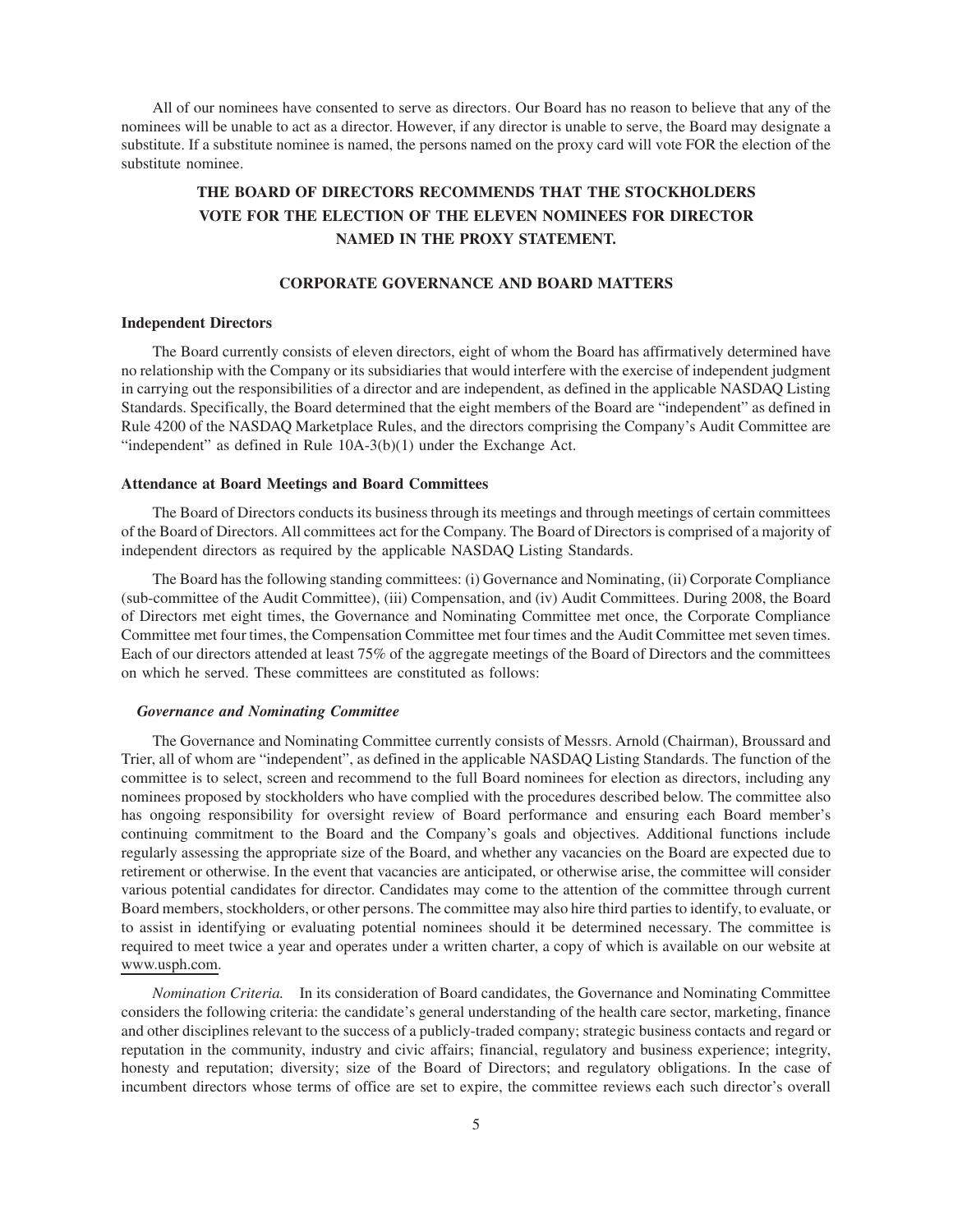service to the Company during said director's terms, including the number of meetings attended, level of participation, quality of performance, and whether the director continues to meet the independence standards set forth in the applicable SEC rules and regulations and the applicable NASDAQ Listing Standards. In the case of new director candidates, the questions of independence and financial expertise are important to determine which roles can be performed by the candidate, and the committee preliminarily determines whether the candidate meets the independence standards set forth in the SEC rules and regulations and the applicable NASDAQ Listing Standards, and the level of the candidate's financial expertise. Candidates are first screened by the committee, and if approved by the committee, then they are screened by other members of the Board. The full Board approves the final nomination(s) based on recommendations from the committee. The Chairman of the Board, acting on behalf of the full Board, will extend the formal invitation to become a nominee of the Board of Directors. Qualified candidates for membership on the Board will be considered without regard to race, color, religion, sex, ancestry, national origin or disability.

*Stockholder Nomination Procedures.* The Governance and Nominating Committee will consider director candidates recommended by the stockholders. Generally, for a stockholder of the Company to make a nomination, he or she must give written notice to our Corporate Secretary so that such notice is received at least 120 calendar days prior to the first anniversary of the date the Company's proxy statement is sent to the stockholders in connection with the previous year's annual meeting of stockholders. If no annual meeting of stockholders was held in the previous year (or if the date of the annual meeting of stockholders was changed by more than 30 calendar days from the date of the previous year's annual meeting), the notice must be received by the Company within a reasonable period prior to the time the Company begins to print and send its proxy materials for the applicable annual meeting. The stockholder's notice must set forth as to each nominee: (i) the name, age, business address and residence address of such nominee, (ii) the principal occupation or employment of such nominee, (iii) the number of shares of our common stock which are beneficially owned by such nominee, and (iv) any other information relating to such nominee that may be required under federal securities laws to be disclosed in solicitations of proxies for the election of directors (including the written consent of the person being recommended as a director candidate to being named in the proxy statement as a nominee and to serve as a director if elected). The stockholder's notice must also set forth as to the stockholder giving notice: (i) the name and address of such stockholder, and (ii) the number of shares of our common stock which are beneficially owned by such stockholder.

If the information supplied by the stockholder is deficient in any material aspect or if the foregoing procedure is not followed, the chairman of the applicable annual meeting may determine that such stockholder's nomination should not be brought before the meeting and that such nominee shall not be eligible for election as a director of the Company. The committee will not alter the manner in which it evaluates candidates, including the minimum criteria set forth above, based on whether or not the candidate was recommended by a stockholder.

## *Corporate Compliance Committee*

The Corporate Compliance Committee is a sub-committee of the Audit Committee, and consists of three independent directors. The current members of the committee are Messrs. Johnston (Chairman) and Pullins, and Dr. Harris, all of whom are "independent," as defined in the applicable NASDAQ listing standards. The committee has general oversight of our Company's compliance with the legal and regulatory requirements regarding healthcare operations. The Chairman of the committee is provided with information regarding calls received on the Company's compliance hotline and reports findings to the committee. The committee relies on the expertise and knowledge of management, especially our Compliance Officer ("CO") and other compliance, management, operations and/or legal personnel. The CO is in ongoing contact with the Chairman of the committee. The committee meets at least two times a year and as necessary to carry out its responsibilities and reports periodically to the Board of Directors regarding its actions and recommendations. The committee reviews and assesses the activities and findings of clinic internal audits, reviews reports of material noncompliance and reviews and approves corrective actions proposed by management.

#### *Compensation Committee*

The current members of the Compensation Committee are Messrs. Arnold (Chairman), Broussard, Kosberg and Trier all of whom are "independent", as defined in the applicable NASDAQ Listing Standards. Mr. Kosberg was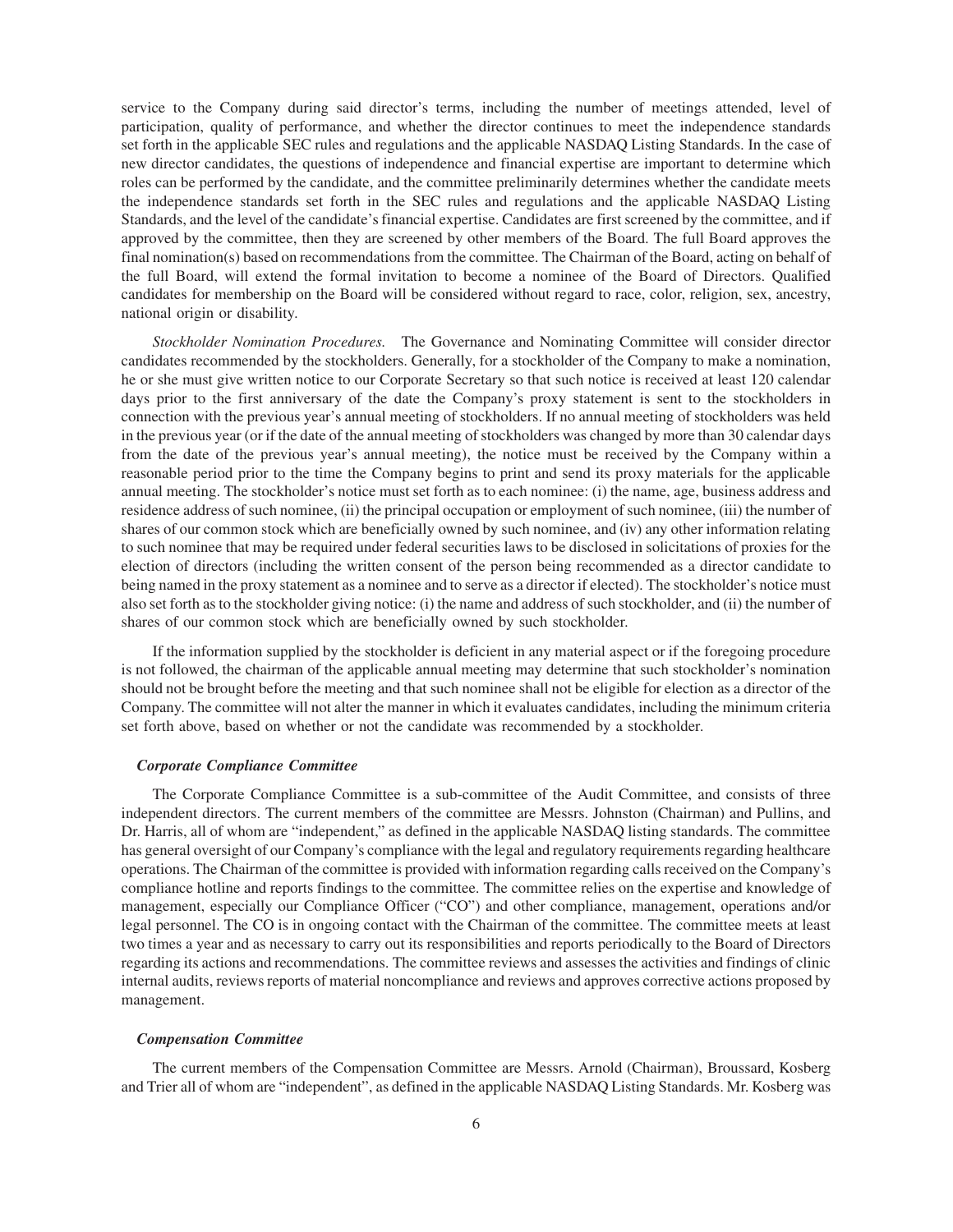appointed to the committee in March 2009. As more fully described in the Compensation Committee Charter, which can be found on our website at www.usph.com, the committee is responsible for, among other things:

- establishing goals and objectives relevant to incentive compensation awards (annual and long-term) for the Chief Executive Officer and other senior executive officers of the Company;
- evaluating the Chief Executive Officer's and other senior executive officers' performance and the overall corporate performance in light of these goals and objectives and approve any incentive compensation for such executives;
- determining any periodic adjustments to be made in the Chief Executive Officer's and other senior executive officers' base salary level based on the committee's evaluation thereof;
- for officers and key employees of the Company other than the senior executives, reviewing the proposed salary levels and annual adjustments thereto and the incentive compensation plans formulated by senior management and the annual bonus payments to be made thereunder, and providing input and advice to senior management with respect to these compensation decisions;
- approving all executive perquisites and any special benefit plans to be made available to senior executive officers;
- advising on compensation of members of the Board;
- administering the Company's equity compensation plans and approving grants to executive officers, employees, directors, and consultants under such plans;
- reviewing the Compensation Discussion and Analysis to be included in the Company's annual proxy statement as required by the rules of the Securities and Exchange Commission and recommending to the Board of Directors whether such Compensation Discussion and Analysis should be included in the annual proxy statement; and
- annually reviewing the committee's performance of its responsibilities and duties and reviewing and reassessing the adequacy of the Compensation Committee Charter and recommending to the Board of Directors any necessary revisions/improvements to the Charter that the committee considers appropriate.

The committee may delegate its responsibilities to subcommittees of one or more directors. The committee meets at least two times a year to carry out its responsibilities. The chief executive officer is not permitted to be present during any deliberations or voting with respect to his or her compensation. The committee's processes and procedures for determining executive compensation are described below under "Compensation Discussion and Analysis."

### *Audit Committee*

The Audit Committee currently consists of Messrs. Johnston (Chairman), Harris, Pullins and Trier. Our Board of Directors has determined that Mr. Trier and Mr. Pullins are "audit committee financial experts" under the rules of the SEC. As more fully described in the Audit Committee Charter, which can be found on our website, www.usph.com, the committee is responsible for, among other things:

- overseeing our financial reporting processes, including the quarterly reviews and annual audits of our financial statements by the independent auditors;
- the appointment, compensation, retention and oversight of the work of the independent auditors;
- pre-approving audit and permitted non-audit services, and related fees and terms of engagement, provided by the independent auditors; and
- reviewing with management and independent auditors issues relating to disclosure controls and procedures and internal control over financial reporting.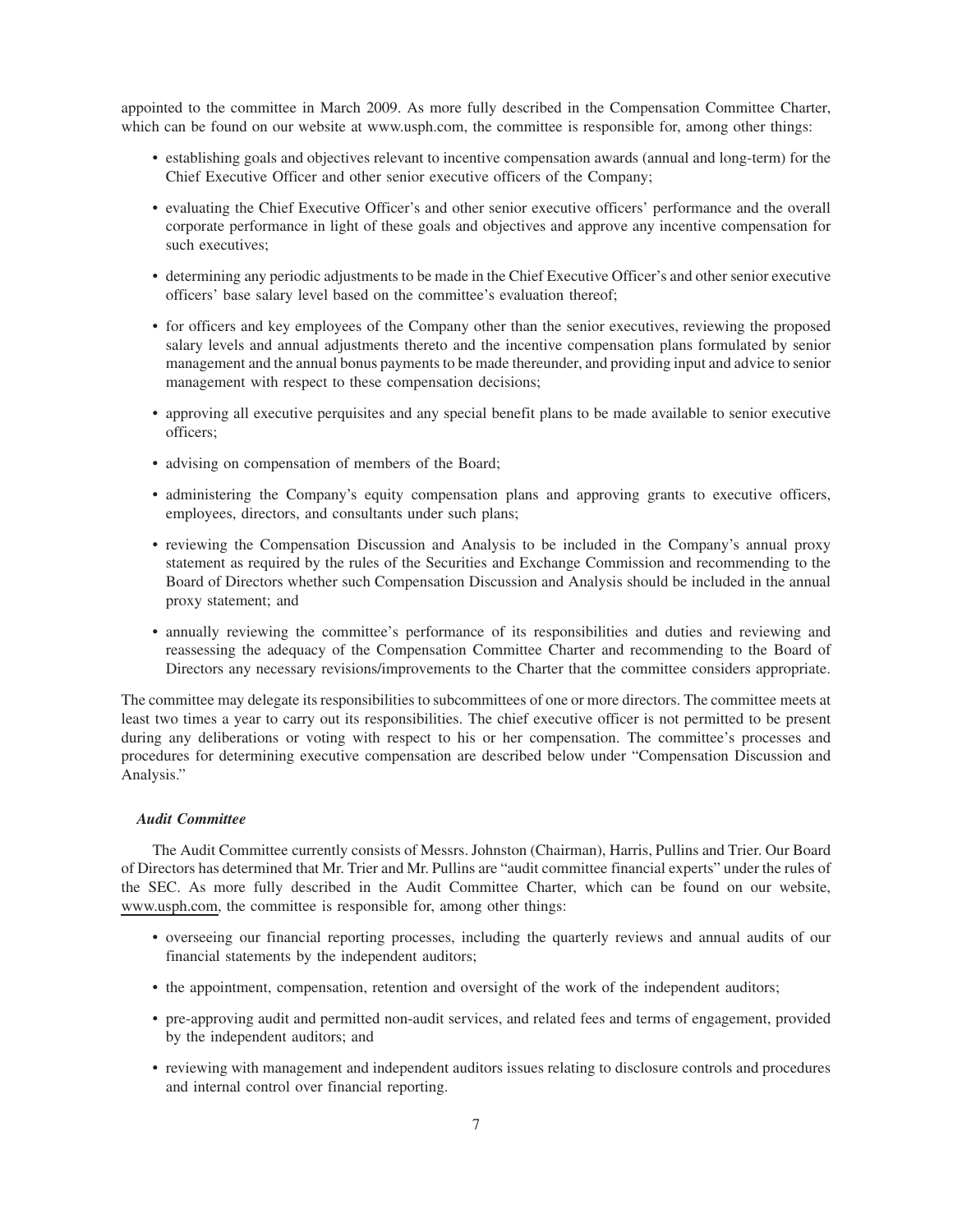The Audit Committee Charter requires that the committee consist of at least three independent members of our Board. Each member of the Audit Committee is "independent", as defined in the applicable NASDAQ Listing Standards and the rules of the SEC.

#### **Codes of Conduct and Procedures Regarding Related Party Transactions**

### *Codes of Conduct*

Our Board has approved and we have adopted a Code of Business Conduct and Ethics for our officers and all employees, and an additional Code of Business Conduct and Ethics which is applicable to our directors. The Codes are available on our website at www.usph.com. Our Board, or a committee of its independent members, is responsible for reviewing and approving or rejecting any requested waivers to the Codes, as such waivers may apply to our directors and officers. Any waivers of these Codes for directors, officers and employees will be disclosed in a Form 8-K filed with the SEC, which will be available on the SEC's website at www.sec.gov. The Code applicable to directors requires each director to disclose to the Board any interest he or she may have in a potential transaction, arrangement or agreement to which the Company is or will be a party, and refrain from participating directly or indirectly in the transaction unless the Board approves such participation with all interested directors abstaining from the consideration and deliberation of, and any votes concerning, such matter.

Our Board has further approved and we have adopted an additional Code of Business Conduct and Ethics, applicable to our Chief Executive Officer, Chief Financial Officer and senior financial officers, relating to dealings with our auditors and the preparation of our financial statements and other disclosures made to the public under SEC rules and regulations. This Code is available on our website at www.usph.com. The Board, or a committee of its independent members, is responsible for reviewing and approving or rejecting any requested waivers from and amendments to this Code. Neither the Board, nor a committee of its independent members received any requests for waivers or amendments to the Code, and none were granted. Any waivers from and amendments to the Code will be disclosed in a Form 8-K filed with the SEC, which will be available on the SEC's website at www.sec.gov. The Code requires the officers to disclose directly to the Audit Committee any conflicts of interest, including any material transaction or relationship involving a potential conflict of interest.

#### *Certain Relationships and Related Transactions*

The charter of the Audit Committee requires that the Audit Committee review and approve all insider and affiliated party transactions. The Audit Committee did not consider any insider or affiliated party transaction in 2008. The Board is considering the adoption of a standalone Policy Statement regarding related party transactions.

#### **Communications with the Board of Directors and Attendance at Annual Meeting.**

The Board of Directors maintains an informal process for stockholders to communicate with the Board of Directors. Stockholders wishing to communicate with the Board of Directors should send any communication to Lawrance McAfee, our Assistant Secretary, at our principal executive offices, 1300 West Sam Houston Parkway South, Suite 300, Houston, Texas 77042. Any such communication must state the number of shares beneficially owned by the stockholder making the communication. The Assistant Secretary will forward such communication to the full Board of Directors or to any individual director or directors to whom the communication is directed unless the communication is unduly hostile, threatening, illegal or similarly inappropriate, in which case the Assistant Secretary has the authority to discard the communication or take appropriate legal action regarding the communication.

Although the Company does not have a formal policy requiring them to do so, all of the members of our Board of Directors are encouraged to attend our annual meeting of stockholders. At the 2008 annual meeting, all eleven directors were in attendance.

#### **Compensation of Directors**

For 2008, each of our non-employee directors received \$7,500 per quarter ("Retainer Fee") for serving as a member of our Board of Directors and are paid \$500 for each committee meeting attended in person or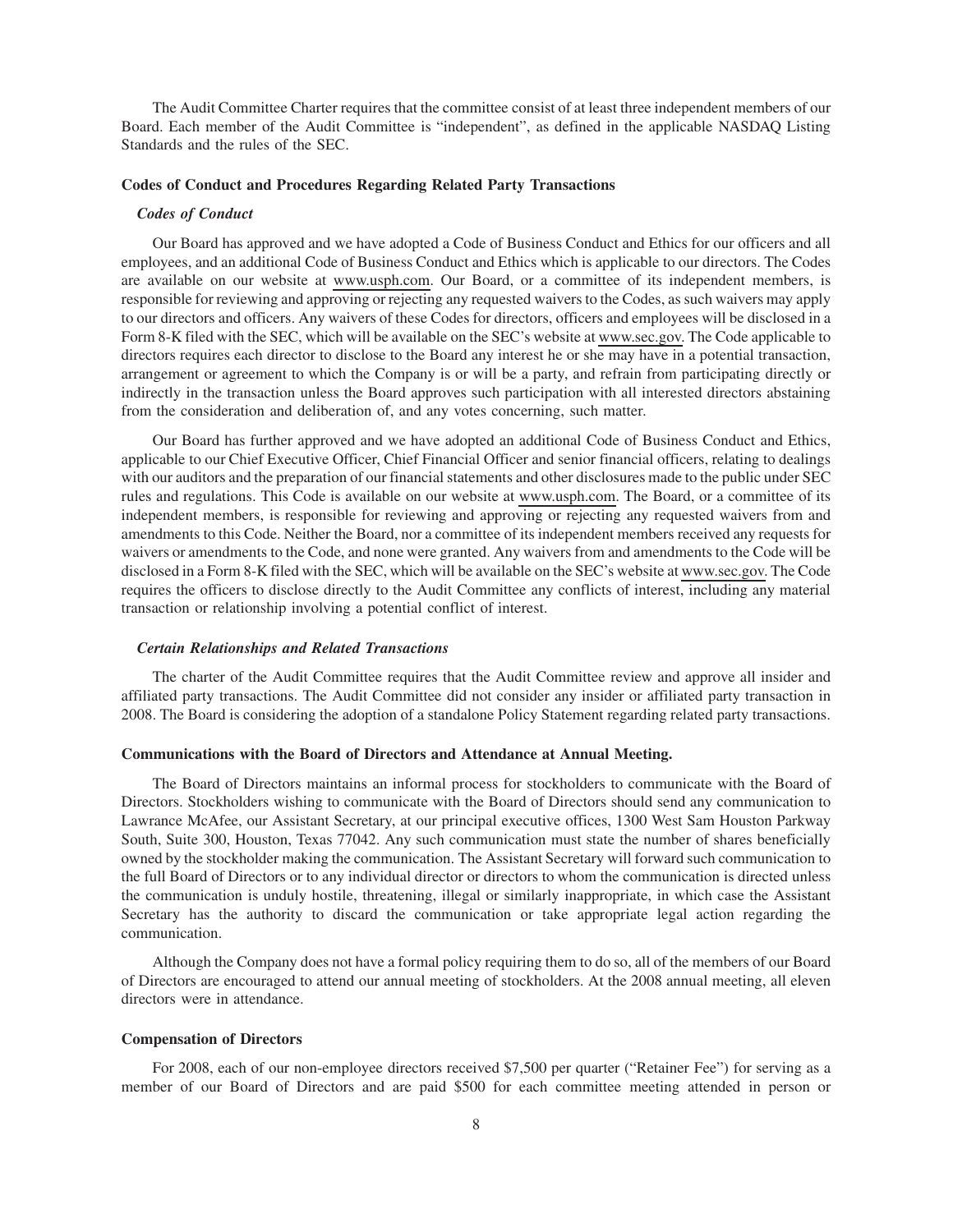telephonically (hereinafter referred to as "Meeting Fees"). Each of the Chairman of the Audit Committee and Compliance Committee is paid a \$5,000 annual fee and the Chairman of the Board is paid a \$20,000 annual chairman fee (hereinafter all referred to as "Chairman Fees"). Directors are also reimbursed for their out-of-pocket travel and related expenses incurred in attending Board and committee meetings. Directors who are also our employees or consultants are not compensated separately for serving on our Board. In addition, in May 2008, Mr. Arnold was granted 3,500 shares of restricted stock, each of the non-employee directors received 3,000 shares of restricted stock and Mr. Swanson received 3,000 shares of restricted stock.

# **Director Compensation Table**

The following table discloses the cash, equity awards and other compensation earned, paid or awarded, as the case may be, to each of the Company's directors who are not Named Executive Officers during the fiscal year ended December 31, 2008.

| <b>Fees</b><br>Earned<br>or Paid<br>in $Cash(1)$ | <b>Stock</b><br>Awards(2) | Option<br>Awards | <b>Non-Equity</b><br><b>Incentive Plan</b><br>Compensation | Change in<br><b>Pension</b><br>Value and<br>Nonqualified<br><b>Deferred</b><br><b>Compensation</b><br><b>Earnings</b> | <b>All Other</b><br>Compensation | Total     |
|--------------------------------------------------|---------------------------|------------------|------------------------------------------------------------|-----------------------------------------------------------------------------------------------------------------------|----------------------------------|-----------|
| \$52,000                                         | \$55,440                  | $s-$             | $S-$                                                       | \$                                                                                                                    | S                                | \$107,440 |
| \$30,000                                         | \$49,121                  | $S-$             | $S-$                                                       | \$                                                                                                                    | \$                               | \$79,121  |
| \$32,000                                         | \$49,121                  | $S-$             | $s-$                                                       | \$                                                                                                                    | \$                               | \$ 81,121 |
| \$35,000                                         | \$49,121                  | $S-$             | $S-$                                                       | \$                                                                                                                    | S                                | \$ 84,121 |
| \$40,000                                         | \$49,121                  | $S-$             | $S-$                                                       | \$<br>$\overline{\phantom{0}}$                                                                                        | \$                               | \$89,121  |
| \$30,000                                         | \$49,121                  | $S-$             | $s-$                                                       | \$<br>$\overline{\phantom{0}}$                                                                                        | \$                               | \$79,121  |
| \$34,500                                         | \$49,121                  | $S-$             | $S-$                                                       | \$                                                                                                                    | \$                               | \$83,621  |
| S.                                               | \$37.913                  | $S-$             | $S-$                                                       | \$1,961                                                                                                               | \$203,846                        | \$243,720 |
| \$35,500                                         | \$49,121                  | $S-$             | $S-$                                                       | S                                                                                                                     |                                  | \$ 84,621 |
|                                                  |                           |                  |                                                            |                                                                                                                       |                                  |           |

(1) Includes Retainer Fees, Chairman Fees and Meeting Fees.

(2) The amount shown represents the compensation expense related to restricted stock awards included in the Company's financial statements for fiscal year 2008 per FAS 123 (R) adjusted to reflect actual rather that estimated forfeitures for awards with service- based conditions. Actual forfeitures were insignificant. Compensation expense for the grants of restricted stock awards is recognized based on the fair value per share on the date of grant. For the above directors, except for Mr. Swanson, includes 834 shares at a value of \$13.44 per share. For the above directors, except for Mr. Arnold, includes 2,250 shares at a value of \$16.85 per share. For Mr. Arnold, includes 2,500 shares at a value of \$16.85 per shares. At December 31, 2008, each of the directors, except for Mr. Arnold, had stock awards with 750 shares of restricted stock in which the restriction lapses on March 31, 2009. At December 31, 2008, Mr. Arnold had 875 shares in which the restriction lapses on March 31, 2009. For further details on equity compensation expense, see footnote 10 of the Notes to Consolidated Financial Statements contained in our Annual Report on Form 10-K for the year ended December 31, 2008. The non-employee directors have the following outstanding stock options at December 31, 2008. All stock options are fully vested and exerecisable.

| Name | Number of<br>Shares |
|------|---------------------|
|      |                     |
|      |                     |
|      |                     |
|      |                     |
|      |                     |
|      |                     |
|      |                     |
|      |                     |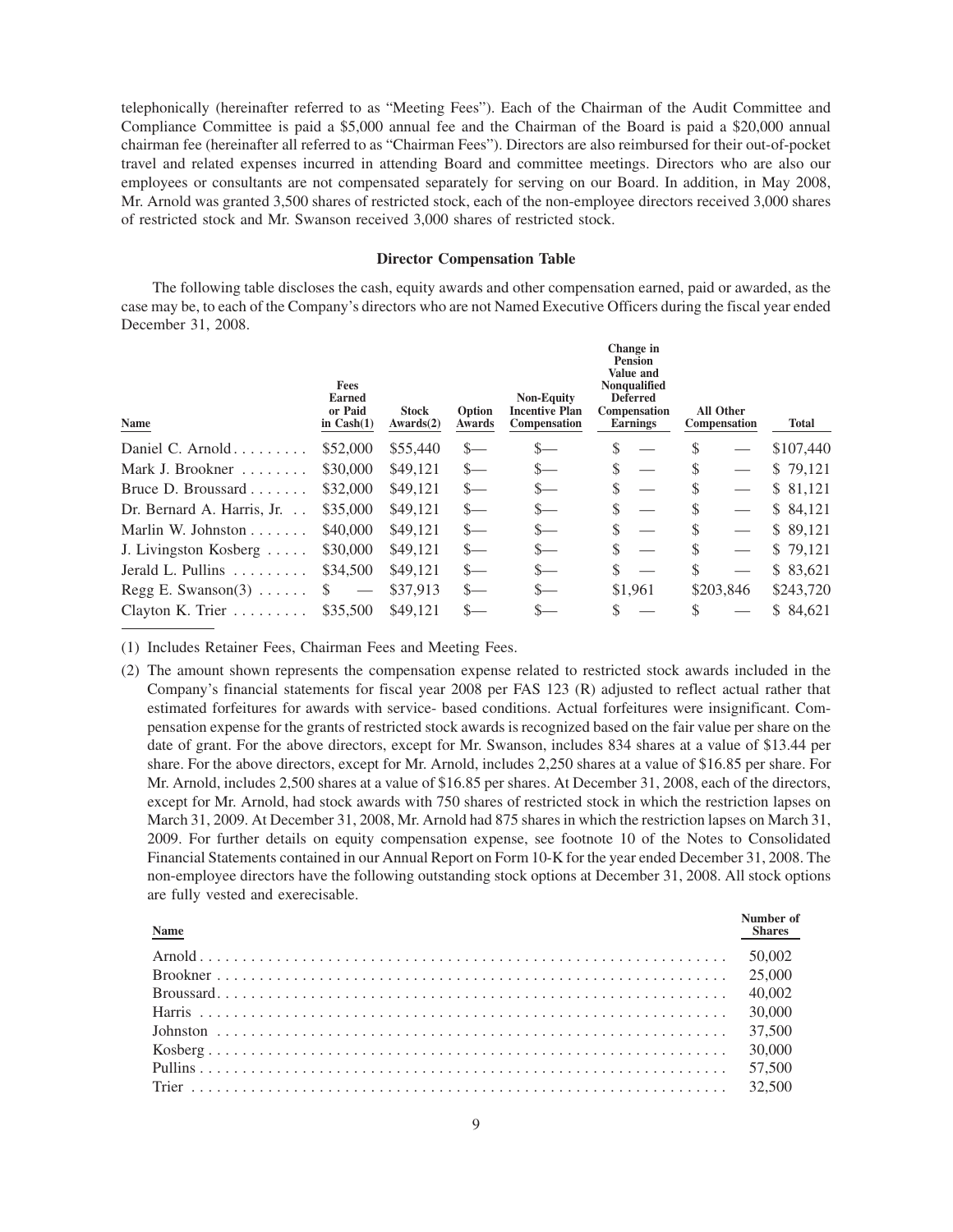(3) Other compensation represents salary received by Mr. Swanson in his role as Managing Director of STAR Physical Therapy, LP, a subsidiary of the Company. Mr. Swanson does not receive any additional compensation for being a director.

### **STOCK OWNERSHIP**

#### **Stock Owned by Directors, Nominees and Executive Officers**

The following table shows the number and percentage of shares of our common stock beneficially owned by our directors, executive officers named in the Summary Compensation Table and all directors and executive officers as a group as of March 31, 2009. Each person has sole voting and investment power for the shares shown below unless otherwise indicated.

| <b>Name of Beneficial Owner</b>                                                         | Number of<br><b>Shares</b><br>Owned(1) | <b>Right</b> to<br>Acquire(2) | Percent of<br>Common<br><b>Stock</b> |
|-----------------------------------------------------------------------------------------|----------------------------------------|-------------------------------|--------------------------------------|
| Directors:                                                                              |                                        |                               |                                      |
| Chairman of the Board                                                                   | 130,002                                | 50,002                        | $1.1\%$                              |
| President, Chief Executive Officer and Director                                         | 255,000(3) 220,000                     |                               | 2.1%                                 |
| Lawrance W. McAfee<br>Executive Vice President, Chief Financial Officer and<br>Director | 230,000(4) 195,000                     |                               | 1.9%                                 |
|                                                                                         | 112,500(5)                             | 25,000                        | *                                    |
| Bruce D. Broussard                                                                      | 53,002                                 | 40,002                        | *                                    |
|                                                                                         | 35,500                                 | 30,000                        | *                                    |
|                                                                                         | 58,000                                 | 37,500                        | *                                    |
| J. Livingston Kosberg                                                                   | 297,210(6)                             | 30,000                        | 2.5%                                 |
|                                                                                         | 68,000                                 | 57,500                        | *                                    |
|                                                                                         | 146,942(7)                             |                               | $1.2\%$                              |
|                                                                                         | 39,500                                 | 32,500                        | *                                    |
| Non-Director Executive Officers:                                                        |                                        |                               |                                      |
| Chief Operating Officer                                                                 | 65,000(4)                              | 40,000                        | *                                    |
| All directors and executive officers as a group $(12 \text{ persons}) \dots 1,490,656$  |                                        | 757,504                       | $10.2\%$                             |

\* Less than 1%.

- (1) Includes shares of our common stock subject to outstanding options that are currently exercisable or exercisable through May 30, 2009. None of the shares are pledged.
- (2) Number of shares of our common stock (of the total beneficially owned) that can be acquired through stock options exercisable through May 30, 2009.
- (3) Includes 27,500 restricted shares with a quarterly vesting schedule as to the lapse of restrictions thereof with 2,500 shares vesting quarterly with the next vesting date of June 30, 2009 and continuing through December 31, 2011.
- (4) Includes 22,917 restricted shares with a quarterly vesting schedule as to the lapse of restrictions thereof with 2,083 shares vesting quarterly with the next vesting date of June 30, 2009 and continuing through September 30, 2011 with the final 2,087 shares vesting on December 31, 2011.
- (5) Includes 30,500 shares of our common stock owned directly by Mr. Brookner and 57,000 shares of common stock held in various trusts of which Mr. Brookner is the trustee.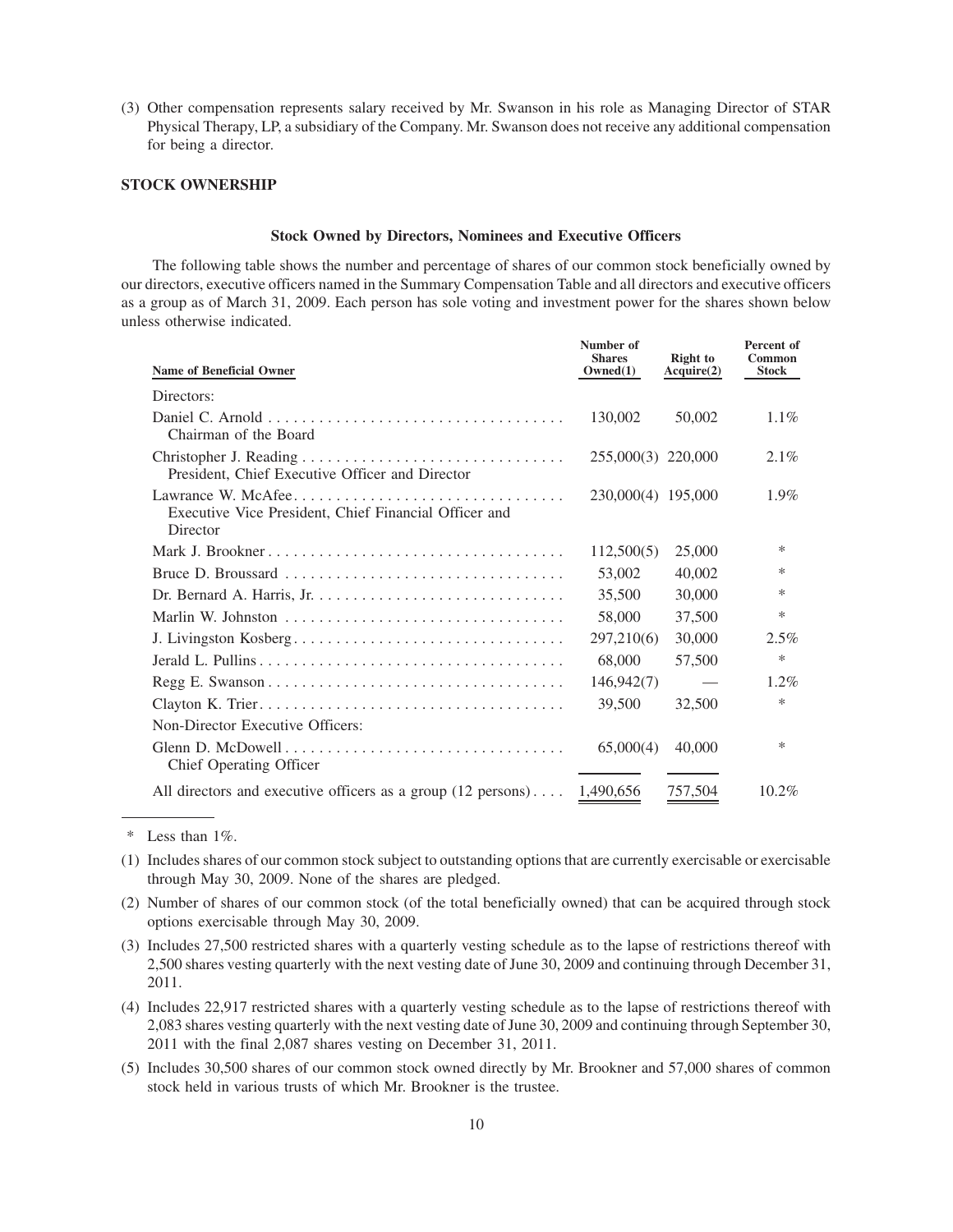- (6) Includes 230,000 shares of our common stock held by the Livingston Kosberg Trust of which Mr. Kosberg is the trustee and income beneficiary. Also includes 18,700 shares of our common stock held directly by Mr. Kosberg, 15,000 shares of our common stock held in a trust of which Mr. Kosberg is the trustee and 3,510 shares of our common stock held by Mr. Kosberg's spouse for which Mr. Kosberg disclaims beneficial ownership.
- (7) Includes 143,942 shares of our common stock held by the Regg E. Swanson Revocable Trust of which Mr. Swanson is the trustee and beneficiary. Also includes 3,000 shares of our common stock held directly by Mr. Swanson.

# **Stock Owned by Certain Beneficial Holders**

The table below shows the ownership of our shares of common stock by persons known to us to beneficially own more than 5% of our common stock. Unless otherwise noted, the information is based on the most recent statements filed with the SEC on Schedule 13G, submitted to us by those persons.

| Name and Address of Beneficial Owner                    | Amount and<br>Nature of<br><b>Beneficial Ownership</b> | Percent of<br><b>Common Stock</b><br>Outstanding |
|---------------------------------------------------------|--------------------------------------------------------|--------------------------------------------------|
| 1414 Avenue of the Americas<br>New York, NY 10019       | 1,564,475(1)                                           | $13.0\%$                                         |
| 600 University Street, Suite 2500<br>Seattle, WA 98101  | 809,374(2)                                             | $6.7\%$                                          |
| 100 North Tryon Street, Floor 25<br>Charlotte, NC 28255 | 699,842(3)                                             | 5.8%                                             |

- (1) Royce & Associates, LLC has sole voting and dispositive power over all of the shares as disclosed in a Schedule 13G filed on January 30, 2009. Various accounts managed by Royce & Associates, LLC have the right to receive or the power to direct the receipt of dividends from, or the proceeds from the sale of shares of the issuer. The interest of one account, Royce Pennsylvania Mutual Fund, an investment company registered under the Investment Company Act of 1940 and managed by Royce & Associates, LLC, amounted to 905,675 shares or 7.52% of the total shares outstanding.
- (2) Pursant to a Schedule 13G filed on February 13, 2009, Renaissance Technologies LLC has sole voting power over 728,304 of the shares, sole dispositive power over 807,574 of the shares and shared dispositive power over 1,800 of the shares. The Schedule 13G was filed by Renaissance Technologies LLC and James H. Simon because of Mr. Simons' position as a control person of Renaissance Technologies LLC.
- (3) Bank of America has shared voting power over 566,238 of the shares and has shared dispositive power over all of the 699,842 shares. The 699,842 shares includes those held in separately managed account programs over which unaffiliated managers exercise investment discretion and voting power and over which, in certain instances, they have shared investment discretion and voting power for purposes of reporting these shares on Schedule 13G dated February 13, 2009. Filing discloses multiple entities having different amounts of voting and disposition power.

# **EXECUTIVE OFFICERS**

The current executive officers of the Company are as follows:

| <b>Name</b>                                                  | <b>Position</b>                                                          |
|--------------------------------------------------------------|--------------------------------------------------------------------------|
| Christopher J. Reading President and Chief Executive Officer |                                                                          |
|                                                              | Lawrance W. McAfee  Executive Vice President and Chief Financial Officer |
| Glenn D. McDowell Chief Operation Officer                    |                                                                          |

For information concerning Messrs. Reading and McAfee see "Election of Directors" above.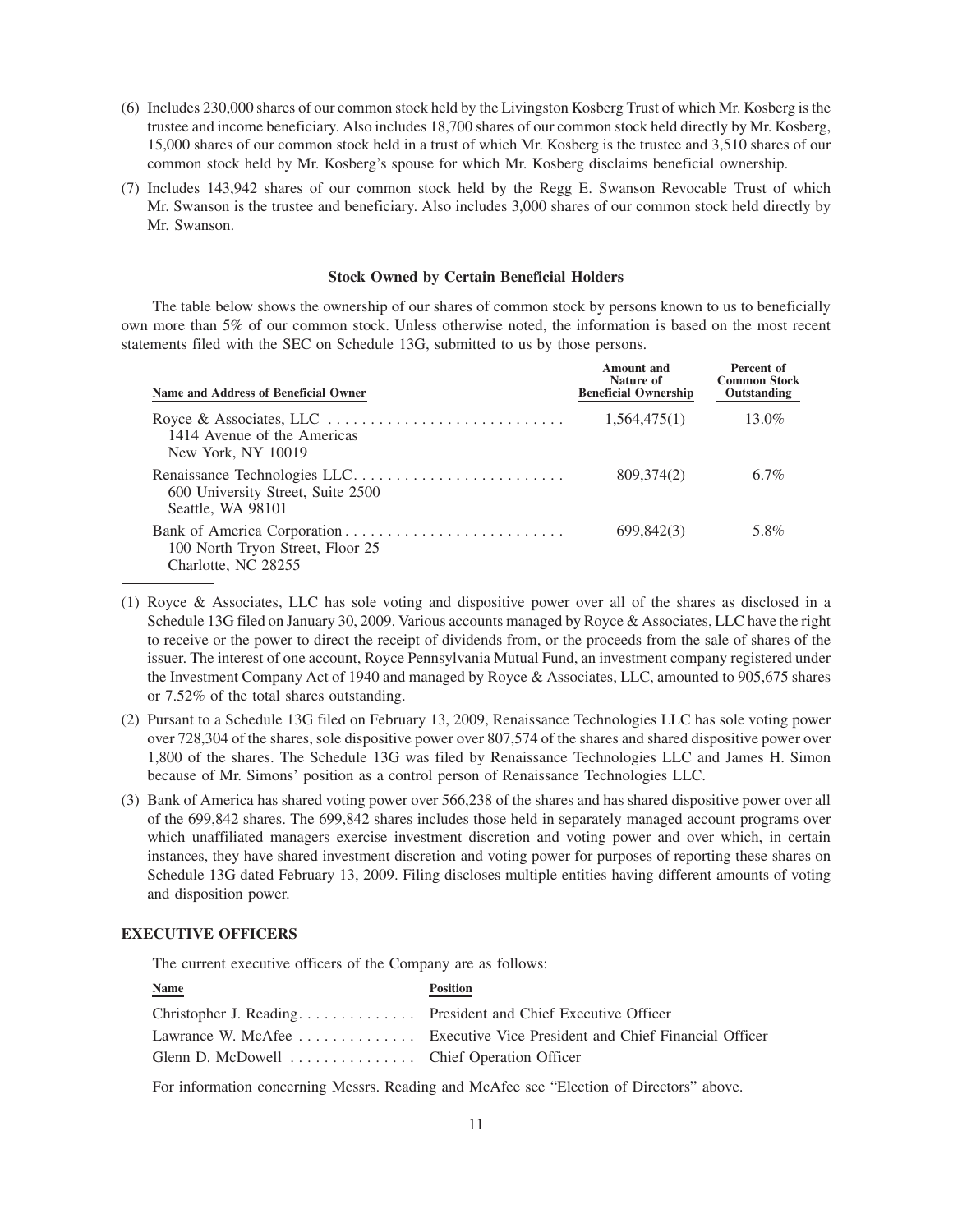*Glenn D. McDowell,* 52, was promoted to Chief Operating Officer effective January 24, 2005. Mr. McDowell served as our Vice President of Operations overseeing the west region since joining us in October 2003 until January 2005. From 1996 to 2003, Mr. McDowell was employed by HealthSouth Corporation, a provider of outpatient surgery, diagnostic imaging and rehabilitative healthcare services. His most recent position with HealthSouth Corporation was Vice President of Operations — West Ambulatory Division where he oversaw the operations of more than 165 outpatient rehabilitation and other facilities.

#### **COMPENSATION DISCUSSION AND ANALYSIS**

The Compensation Committee, composed entirely of independent directors, administers the Company's executive compensation program. The role of the committee includes establishing and overseeing compensation and benefit programs for our executive officers including the Chief Executive Officer ("CEO") and the other executive officers listed in the Summary Compensation table (the "Named Executives"). The committee also evaluates the performance of the CEO and reviews the performance of our other executive officers every year. Based upon these performance evaluations, the committee establishes compensation for the CEO and other executive officers, and executive management consults with the committee with respect to compensation levels and plans for key employees. Elements of our executive compensation program include: base salary; annual cash incentive compensation; long-term equity incentive awards; post-employment benefits; and benefits and perquisites.

In establishing and overseeing the program, the committee's goal is to ensure that we can attract and retain superior management talent critical to our long-term success. To ensure that executive compensation is aligned with the performance of the Company and the interests of its stockholders, a significant portion of compensation available to executives is linked directly with financial results and other factors that influence stockholder value.

#### **Compensation Support**

Our management, our Human Resources department and our outside consultants, from time to time, support the committee in discharging its duties. In performing duties relating to the development and administration of our executive compensation program, our Human Resources department and the committee periodically review matters that relate to the competitive position, value and design of our short-term and long-term incentive compensation plans, performance goals and rewards available at various levels of performance.

Under its charter, the committee also may retain at the Company's expense, compensation consultants to provide independent advice and counsel directly to the committee. In 2008, no compensation consulting services were retained by the committee or by the Company.

#### **Peer Group and Compensation Targets**

During 2006, with the assistance of an external consulting firm, the committee selected a compensation peer group consisting of a number of publicly traded companies (the "Peer Group"). The committee reviewed the Peer Group compensation data to ensure competitiveness of the executive compensation program.

#### **Compensation Philosophy and Objectives**

Our compensation policies are designed to enable us to attract, motivate and retain experienced and qualified executives. We seek to provide competitive compensation. Historically, our policy has been to provide a significant component of an executive officer's compensation through the grant of stock options or restricted shares that vest over a number of years. We believe that grants of equity-based incentives to executives and key employees help to align the interests of these persons with the interests of our stockholders.

The committee's policy is to compensate and reward executive officers and other key employees based on the combination of some or all of the following factors, depending on the person's responsibilities: corporate performance, business unit performance and individual performance. The committee evaluates corporate performance and business unit performance by reviewing the extent to which the Company has accomplished strategic business objectives, such as improved profitability, cash flow and management of working capital. The committee evaluates individual performance by comparing actual accomplishments to the objectives established for the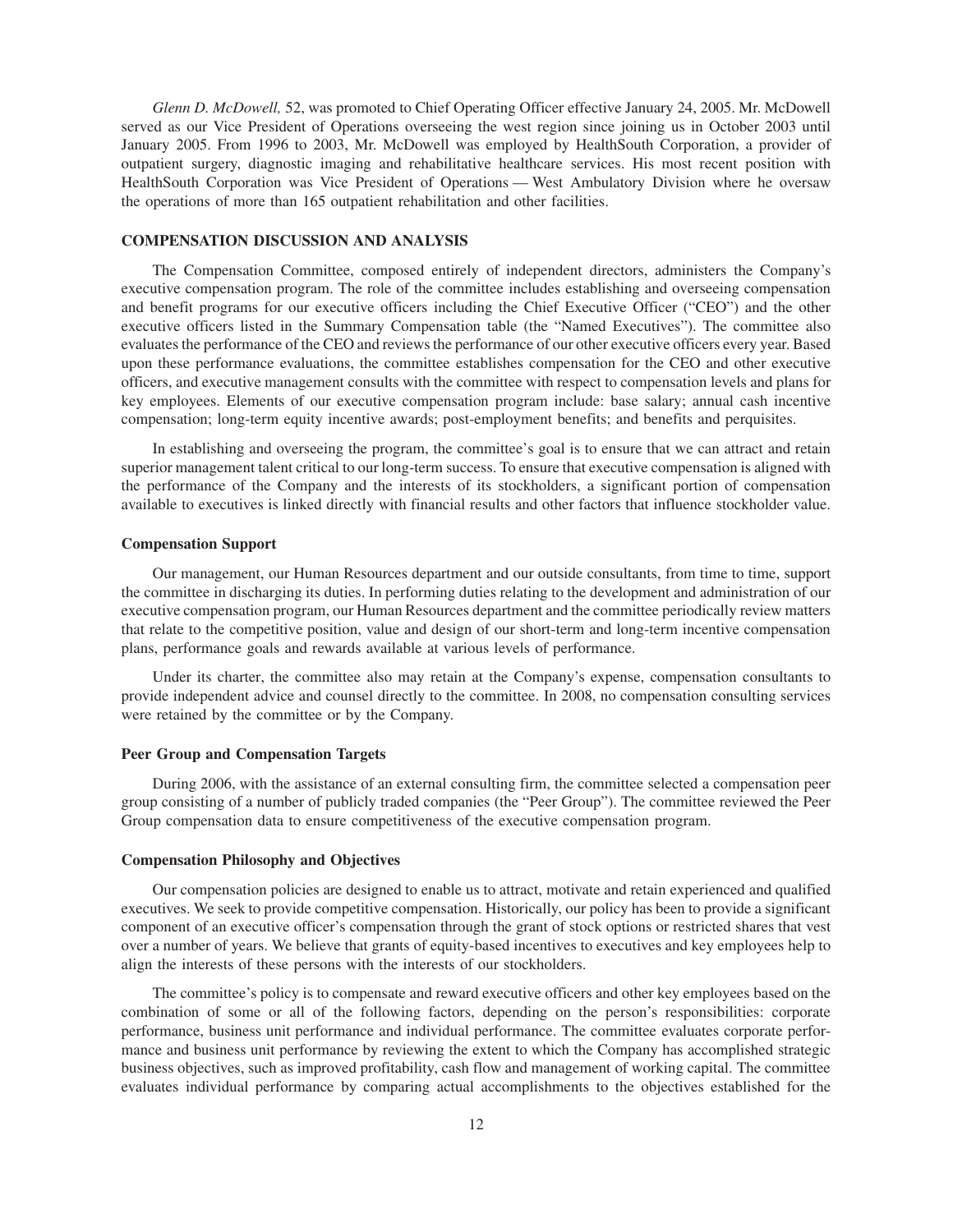individual under the Company's management development program. The committee determines increases in base salary and annual cash incentive awards based on actual accomplishments during the performance period and determines long-term incentive awards based on LTIP (as defined below) criteria.

The committee believes that compensation to executive officers should be aligned closely with the Company's performance on both a short-term and long-term basis. As a result, a significant portion of compensation to each executive officer is "at risk" and tied directly to the attainment of financial performance goals. The executive compensation program is also designed to incentivize continuous improvements in financial performance by providing enhanced compensation as results improve. While a significant portion of compensation to the Company's executive officers is performance-based, the committee also believes it prudent to provide competitive base salaries and benefits in order to attract and retain the management talent necessary to achieve our long-term strategic objectives. The committee also takes into account the compensation practices of comparable companies to ensure that the Company is able to attract, retain and reward executive officers whose contributions are critical to our long-term success.

#### *Base Salaries*

Base salaries of executives are initially determined by evaluating the responsibilities of the position, the experience and knowledge of the individual and the competitive marketplace for executive talent. Base salaries for executive officers are reviewed annually by the committee based on, among other things, individual performance and responsibilities, inflation and competitive market conditions.

#### *Annual Cash Incentive Compensation*

Based on individual and Company performance, incentive compensation opportunities are available to a wide range of our employees. We believe that incentive compensation is effective in reinforcing both the overall values of our Company and our specific operating goals.

Incentive compensation programs are designed to focus employees' attention on our key performance goals, to identify the expected levels of performance and to reward individuals who meet or exceed our expectations. The aggregate amounts available for incentive awards are determined by our overall financial performance. The actual awards paid to individual recipients, other than to executive officers, are formulated by management, generally payable on an annual basis and reviewed by the committee prior to payment. The committee formulates and determines incentive awards for Named Executives. See Summary Compensation Table below.

In May 2007, the committee approved the performance criteria that were used to determine executive officer cash bonus awards for the 2007 Fiscal Year ("2007 Executive Officer Incentive Plan") for the Company's Chief Executive Officer, Chief Financial Officer and Chief Operating Officer (the "Participants"). Under the 2007 Executive Officer Incentive Plan, each Participant could earn up to 50% of the Participant's base salary depending on target levels of growth in net earnings from continuing operations over the 2006 Fiscal Year ("Objective Portion of Bonus Calculation") and up to 50% of the Participant's base salary based on a subjective determination of the committee utilizing certain performance criteria including: stock price performance, same store growth, clinic productivity improvements, management development, operational performance relative to the external environment, accretive acquisitions, clinic development including number and quality of new partners recruited, sales and marketing, regulatory compliance, maintaining adequate internal controls, investor relations, quality of earnings, and cash flow including accounts receivable management. In 2008, the objective criteria was changed by the committee from net earnings from continuing operations to diluted earnings per share.

For the 2008 fiscal year, the Participants were eligible to earn up to 50% of their respective base salaries dependent upon the Company achieving diluted earnings per share in the range of \$0.75 to \$0.87. Based on actual reported diluted earnings per share of \$0.83 for 2008, which represented an improvement over 2007 of 10.7%, the Participants were entitled to 69.2% of the 50% tied to the objective criteria. The remaining portion of the Participants' cash bonus award was based upon a subjective determination of the committee. The committee utilizes certain performance criteria as listed above but generally does not consider it practicable to, nor does it generally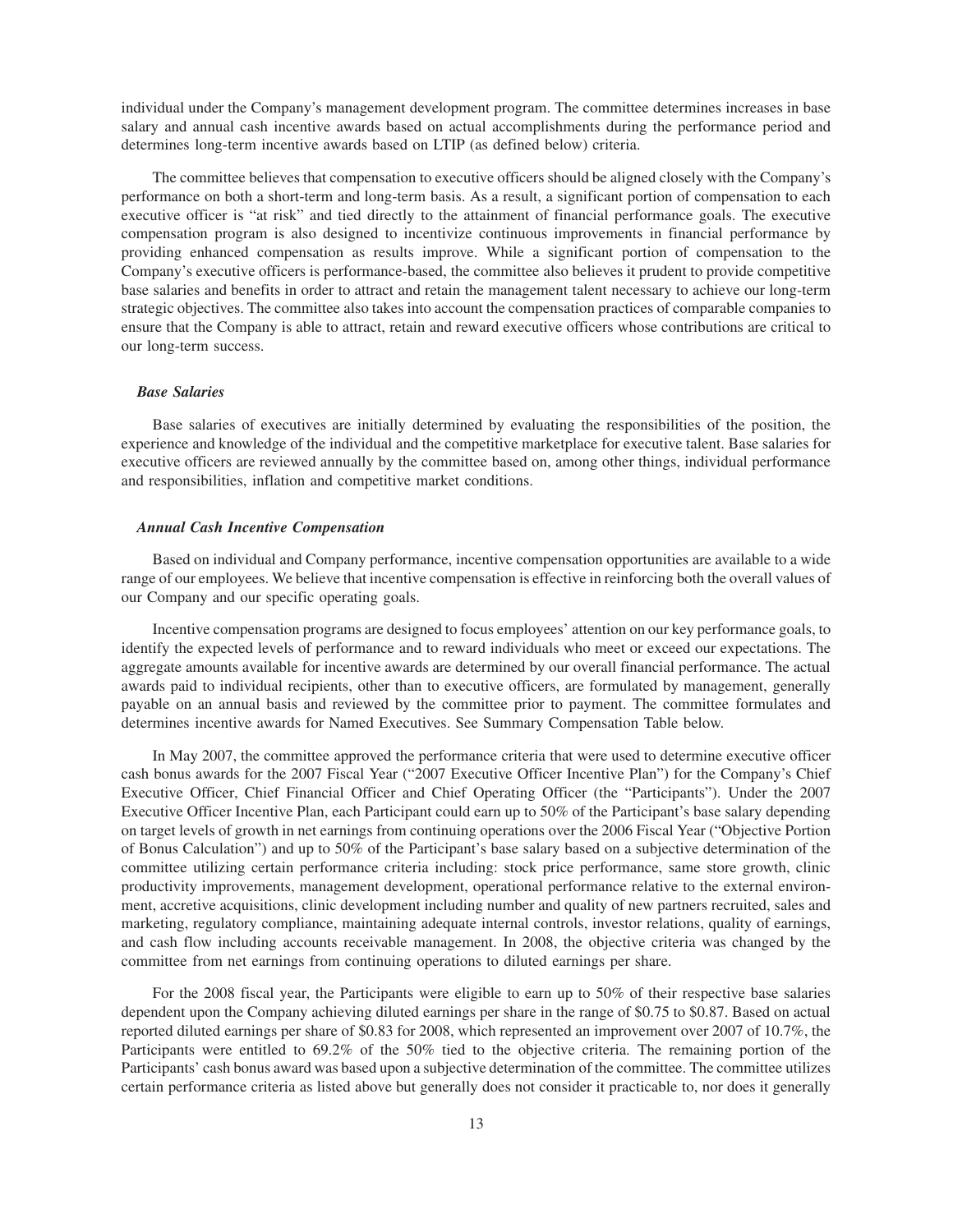attempt to, quantify, rank or otherwise assign relative weights to the specific performance criteria it considers in reaching its decision. In considering these performance criteria, the individual members of the committee may have given different weights to different performance criteria. The performance criteria are not intended to be rigid or formulaic but rather serve as a framework under which the committee reviews the total compensation and performance of the Participants to determine what incentive amount is appropriate for any specific year. For 2008, Mssrs. Reading, McAfee and McDowell received \$150,000, \$144,000 and \$86,000, respectively, for their subjective portion.

#### *Long-term Equity Incentive Awards*

Our 2003 Stock Incentive Plan and Amended and Restated 1999 Employee Stock Option Plan ("1999 Plan") were approved by our Board and stockholders to align employee and outside director interests with stockholders' interests, to provide incentives to our key employees by encouraging their ownership of our common stock and to aid us in attracting and retaining key employees, upon whose efforts our success and future growth depends.

Options and restricted shares are granted at the discretion of the committee, which administers the Company's equity compensation plans. The objective of such long-term equity-based awards, which generally vest over three to five years, is primarily to incentivize management and key employees for future performance rather than to reward specific past performance. Individual grant sizes are primarily determined based on the employee's duties and level of responsibility and his or her ability to exert significant influence and make meaningful contributions to the overall future success of the Company and, to a lesser degree, organizational and individual performance. At the discretion of the committee, and based on the recommendation of management, options may also be used as an incentive for candidates recruited to fill key positions and for existing employees who receive significant promotions with increased responsibilities.

During 2008, the committee granted a total of 52,500 restricted shares of common stock to 19 employees. In addition, in May 2008, 24,500 restricted shares of common stock were granted to eight non-employee directors and 3,000 to Mr. Swanson. During 2008, the committee also granted 80,000 restricted shares of common stock to the Named Executives in connection with renewal and extension of the employment agreements with such executives. See "Grants of Plan-Based Awards" for additional detail on the restricted stock granted to the Named Executives. There were no stock options granted in 2008.

# *Post-Employment Benefits*

We have entered into employment and termination agreements with our Named Executives which provide for the payment of severance and other post-termination benefits depending on the nature of the termination, including, severance payments in the event of a termination following a "change in control." The committee believes that the terms and conditions of these agreements are reasonable and assist us in retaining the executive talent needed to achieve our objectives. In particular, the termination agreements, in the event of a "change in control," help executives focus their attention on the performance of their duties in the best interests of the stockholders without being concerned about the consequences to them of a change in control and help promote continuity of senior management. Information regarding the specific payments that are applicable to each termination event, as well as the effect on unvested equity awards, is provided under the heading "Named Executive Officer Compensation — Employment Agreements and Potential Benefits Upon Termination or Change-in-Control" below.

# *Benefits and Perquisites*

*Defined Contribution Plan.* The Company maintains a qualified retirement plan pursuant to Internal Revenue Code Section 401(k) (the "401(k) Plan") covering substantially all employees subject to certain minimum service requirements. The 401(k) Plan allows employees to make voluntary contributions and provides for discretionary matching contributions by the Company. The assets of the 401(k) Plan are held in trust for grantees and are distributed upon the retirement, disability, death or other termination of employment of the grantee. The Board, in its discretion, determines the amount of any Company contributions. We did not make any contributions to the 401(k) Plan during 2008.

*Life Insurance.* The Company maintains, at its expense, for the benefit of each of its full-time employees, life insurance policies in the amount of one times the employee's annual salary, up to \$200,000.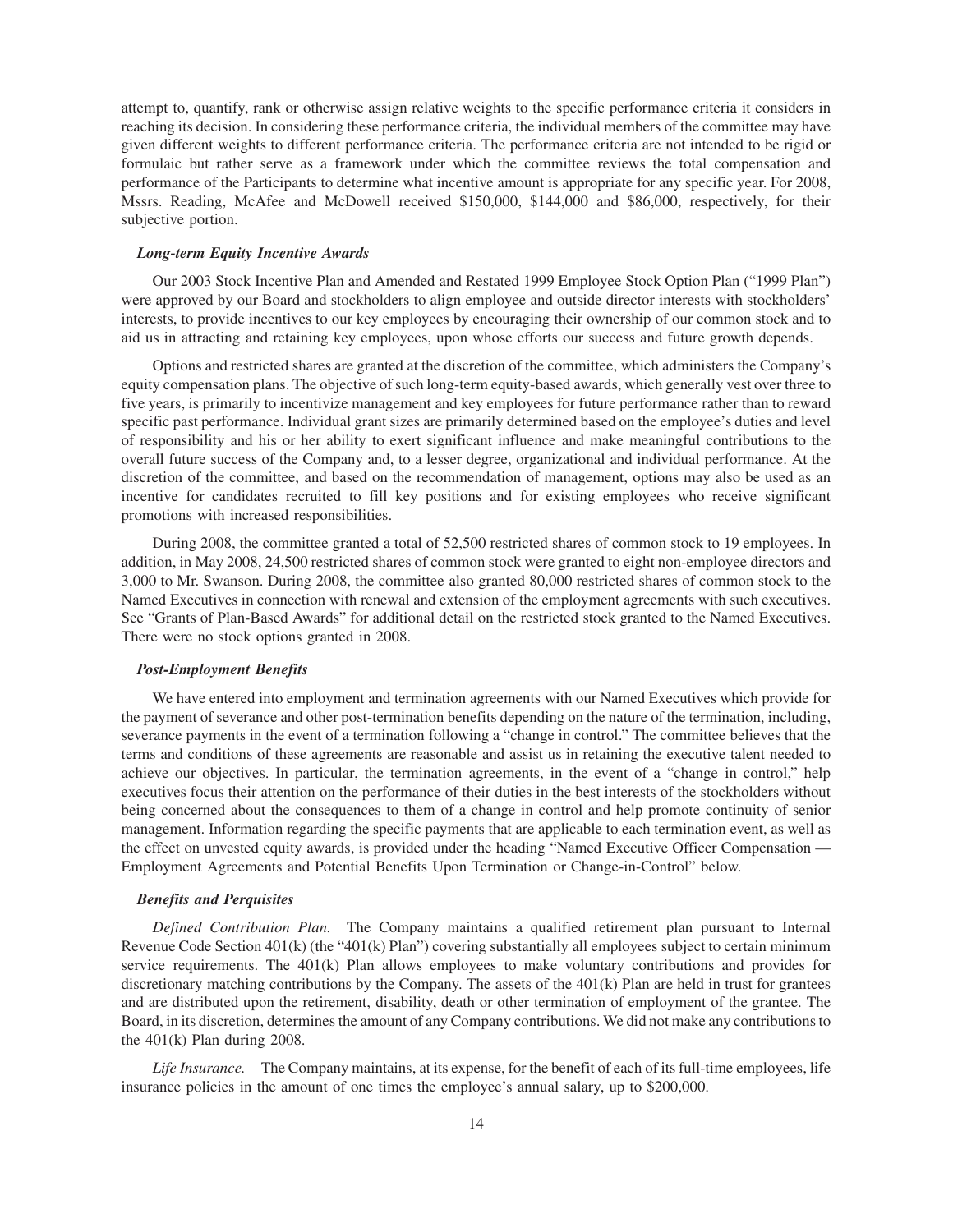*Health and Welfare Benefits.* All executive officers, including the Named Executives, are eligible for welfare benefits from the Company including: medical, dental, vision, life insurance, short-term disability and long-term disability. Named Executives participate in these plans on the same basis and subject to the same costs, terms and conditions as other salaried employees at their assigned work location.

#### **Employment and Consulting Agreements**

In October 2004, each of Messrs. Reading and McAfee entered into new employment agreements effective as of November 1, 2004 that superseded their employment agreements that were effective in September 2003. These employment agreements have three-year terms with automatic one-year renewals if not terminated on at least 12 months notice, and established annual base compensation at \$325,000. Additional compensation to each employee included non-qualified stock options to purchase 150,000 shares of the Company's common stock pursuant to the Company's 2003 Stock Option Plan. These options vest at the rate of 20% per year beginning on the anniversary date of the employment agreement. Both Messrs. Reading and McAfee are entitled to a special benefit payment equal to \$500,000 (payable in equal amounts over the remaining term of the agreement) as defined by their respective employment agreements in the event of a change in control and Mr. Reading does not continue as the President and Chief Executive Officer of the Company after the change in control, or Mr. McAfee does not continue as the Executive Vice President and Chief Financial Officer of the Company after the change in control. In addition, if either executive is terminated without cause or resigns for good reason (as defined under their respective agreement), he is entitled to his base salary through the remaining term of the contract, an amount equal to his last year's bonus or the average over the last three years, whichever is greater, and accrued but unpaid vacation. The employment agreements also provide for certain non-competition and non-solicitation covenants that extend up to two years after termination of employment. These agreements were amended and restated in May 2007 and December 2008 to change the expiration dates to December 31, 2009 and December 31, 2011, respectively. No other material changes were made to the agreements. Effective January 4, 2009, the annual base salary under the agreements was increased to \$382,500 for Mr. Reading and \$367,200 for Mr. McAfee.

On May 24, 2007, Glenn D. McDowell entered into a new employment agreement (the "McDowell Employment Agreement") which was subsequently amended on December 2, 2008, to change the expiration date from December 31, 2009 to December 31, 2011. Effective January 4, 2009, Mr. McDowell's annual base salary was increased to \$230,000 per year.

The McDowell Employment Agreement may be terminated by the Company prior to the expiration of its term in the event Mr. McDowell's employment is terminated for "cause" (as defined in the McDowell Employment Agreement). If a "change in control" (as defined in the McDowell Employment Agreement) occurs and Mr. McDowell does not continue as our Chief Operating Officer after the change of control, Mr. McDowell will be entitled to a change of control benefit payment of \$283,333 (payable in equal amounts over the remaining term of the agreement). If the employment of Mr. McDowell is terminated by the Company without "cause" or by Mr. McDowell for "good reason," he would be entitled to receive the compensation then in effect for the remainder of the term of the agreement and the greater of: (i) the bonus paid or payable to Mr. McDowell with respect to the last fiscal year completed prior to the termination, or (ii) the average of the bonuses paid to Mr. McDowell over the last three fiscal years of employment ending with the last fiscal year prior to termination.

Messrs. Reading, McAfee and McDowell are eligible to receive annual cash bonuses and are entitled to participate in any employee benefit plans adopted by us. In December 2008 in connection with the renewal and extension of their employment agreements as discussed above, the Compensation Committee granted 30,000, 25,000, and 25,000, respectively, shares of restricted stock to Messrs. Reading, McAfee and McDowell.

Messrs. Reading, McAfee and McDowell's employment agreements may each be terminated by the Company prior to the expiration of their term in the event their respective employment is terminated for "cause" (as defined in each such agreement). See discussion below entitled "Post Termination/Change-in- Control Benefits" regarding Change in Control provisions.

We do not have any executive retention and severance arrangements or change in control agreements with our Named Executives other than those described above.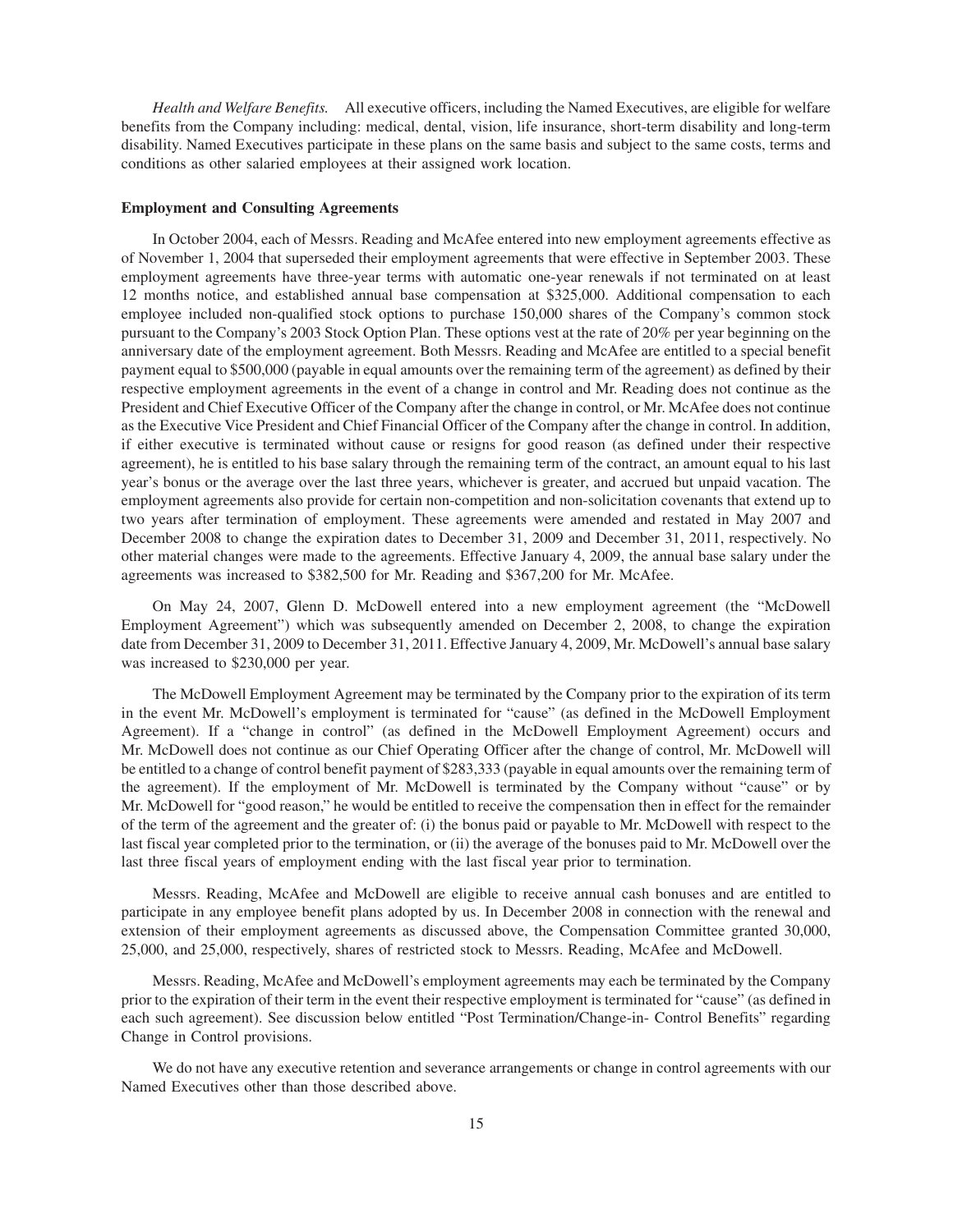#### **Long-Term Incentive Plan 2007 -09**

On June 20, 2007, the Compensation Committee approved and adopted the USPH Executive Long-Term Incentive Plan 2007-09 ("LTIP") under which cash-based awards may be awarded to the Company's executive management including the chief executive officer, chief financial officer and chief operating officer, upon satisfaction of certain performance criteria established by the Compensation Committee. The LTIP is included as Exhibit 10.1 to the Company's current report on Form 8-K filed with the SEC on June 20, 2007. The discussions set forth below are qualified in their entirety by reference to such Exhibit 10.1.

*Incentive and Reward for Stockholder Return Based upon Stock Price Appreciation —* Cash awards are paid to the chief executive officer ("CEO"), chief financial officer ("CFO") and chief operating officer ("COO") in accordance with the LTIP. A cash award will be paid to each of the CEO, CFO and COO in early 2010, if at all, for every 1% the weighted average trading price per share of our common stock for the second half of calendar year 2009 exceeds \$15.63 (the "Target Price"). The Target Price represents 6% annual compound appreciation for three years over the \$13.12 average trading price of the common stock for the second half of calendar year 2006. The cash awards will be equal to \$18,000 for the CEO, \$17,300 for the CFO and \$9,600 for the COO, for each 1% increase in the trading price of the common stock over the Target Price. The per share price calculation will be adjusted for any cash or stock dividends, stock splits/combinations or recapitalizations.

In the case of Change in Control (as defined in the Company's 2003 Incentive Stock Plan) that occurs prior to January 1, 2010, the calculation of the LTIP cash award will be made as though the closing price for the next-to-last day of trading of our common stock prior to such Change in Control was the weighted average trading price per share for the second half of 2009, and the Target Price will be recalculated assuming 6% annual compound appreciation through the date of the Change in Control. The LTIP cash award would be payable at the time of the Change in Control and the LTIP will then cease to be in effect.

If any participating executive's employment with the Company is terminated for any reason (other than in connection with a Change in Control as discussed above) prior to January 1, 2010, such executive will not be eligible for any LTIP cash award based on the weighted average trading price performance criteria described above

Maximum cash awards under the LTIP depending on the weighted average trading price per share of common stock achieved for the second half of calendar year 2009 are \$1,458,000 for the CEO, \$1,401,300 for the CFO and \$777,600 for the COO. This maximum cash award will only be achieved (absent a Change in Control) if the weighted average trading price per share of common stock for the second half of calendar year 2009 exceeds \$26.24 which equals a 100% or more appreciation in the stock price as compared to the \$13.12 average trading price of the common stock for the second half of calendar year 2006.

*Incentive and Reward for Growth in Diluted Earnings per Share —* An additional objective under the LTIP is to grow the diluted earnings per share of the Company by more than 12.5% per annum during each of the years 2007, 2008 and 2009. No amounts were accrued or paid under the LTIP relating to the years ended 2007 and 2008.

The CEO, CFO and COO each have the opportunity to earn cash awards for achieving the objective during each year of the LTIP. The maximum amount of cash incentive that can be earned over the three year measurement period of the LTIP is as stated below:

Using diluted earnings per share of the Company from continuing operations of \$0.70 for 2006 as a baseline, if the comparable diluted earnings per share of the Company for 2007 is greater than \$0.70 by 12.5% (\$.7875) or more, each of the CEO, CFO and COO will be entitled to a cash award under the LTIP ("Performance Award") equal to one-sixth (16.67%) of the executive's total maximum incentive. In addition, one-sixth (16.67%) of the executive's total maximum incentive will be placed in the "Deferred Performance Awards" category. The diluted earnings per share of the Company for 2007 then becomes the "base" for the 2008 calculation, and so on. Upon achievement of the 12.5% target percentage in any given year during the three-year period, each executive will be entitled to Performance Award equal to one-sixth (16.67%) of the executive's total maximum incentive and another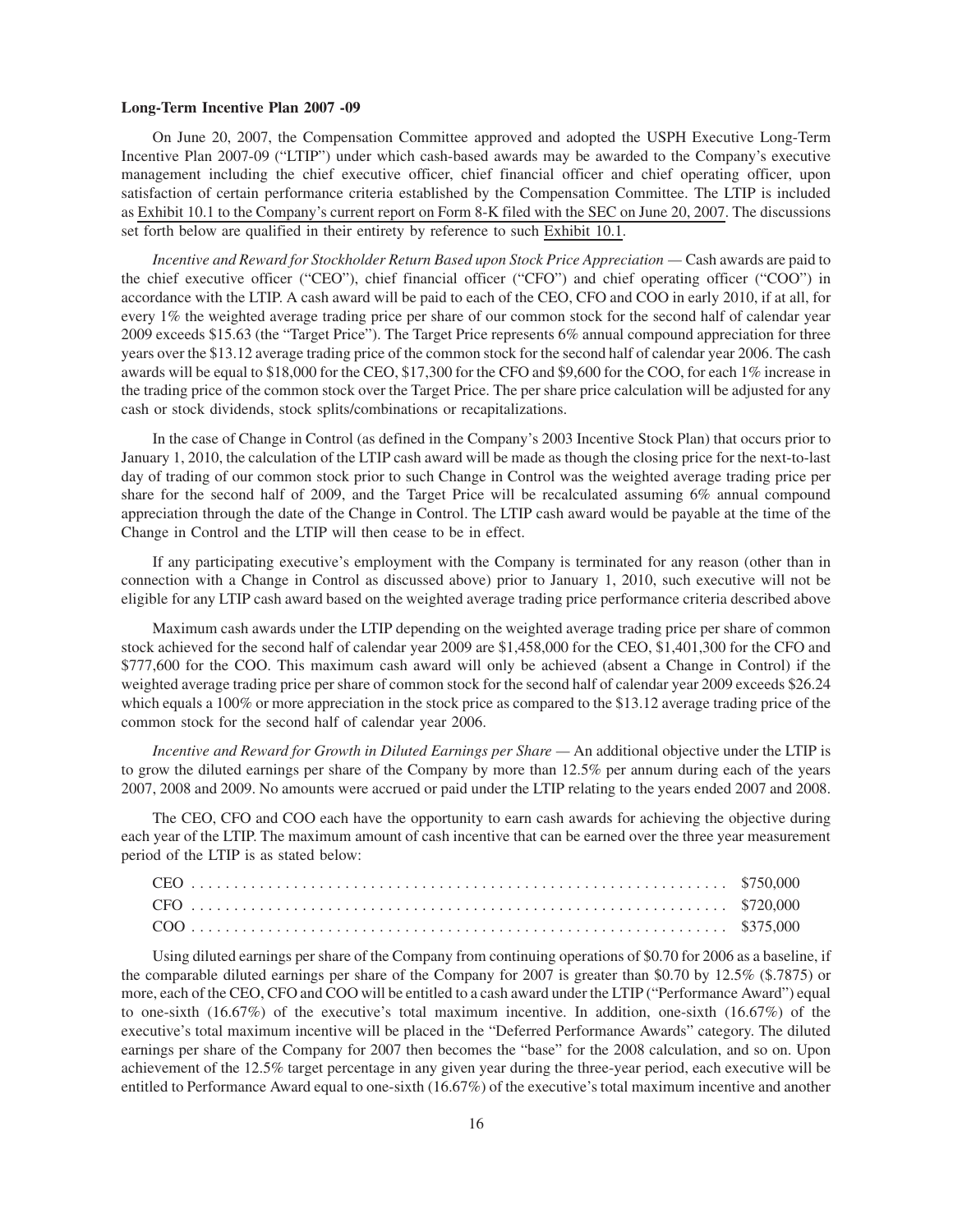one-sixth (16.67%) of the executive's total maximum incentive will be placed in the "Deferred Performance Awards" category. Performance Awards will vest on January 1 following the fiscal year for which they are awarded and will be paid in cash within 30 days after the diluted earnings per share of the Company is determined for 2007, 2008 and 2009, as applicable. All Deferred Performance Awards will be vested on January 1, 2010 and will be paid in cash within 30 days after the diluted earnings per share of the Company is determined for fiscal year 2009.

In any year that growth in diluted earnings per share of the Company is less than 12.5% from the prior year base, no Performance Awards will be earned by the executives. However, to the extent that growth in diluted earnings per share of the Company during the 3-year period of the LTIP is 42% or greater, all the Performance Awards and Deferred Performance Awards available during such 3-year period shall be considered to have been earned.

In computing achievement of the performance criteria, if for any year during the testing period the diluted earnings per share is less than the prior year, the "base" for the following year will not be adjusted. Diluted earnings per share will be based on the Company's annual audited financial statements subject to applicable accounting being applied from year to year, and thus, the calculation may be adjusted consistent with changes in accounting rules or policies. In addition, the committee may elect to exclude extraordinary, unusual or non-recurring items of gain or loss in a particular year from reported diluted earnings per share for that year for purposes of the calculations above.

### **Compensation of Chief Executive Officer**

Mr. Reading joined our Company in November 2003 as Chief Operating Officer and, effective November 1, 2004, was promoted to President and Chief Executive Officer. Under his employment agreement with us (see "Employment and Consulting Agreements" above), Mr. Reading's annual base salary was increased by the Compensation Committee to \$341,250 effective February 27, 2006, to \$355,000 effective January 7, 2007, to \$375,000 effective January 7, 2008 and to \$382,500 effective January 4, 2009. Mr. Reading received a bonus of \$75,000 for 2006, which was paid in March 2007 and a bonus of \$177,500 for 2007 which was paid in March 2008. For 2008, Mr. Reading earned a bonus of 279,750 which was paid in March 2009. Although Mr. Reading participated in our 401(k) Plan in 2008, we did not make any matching contributions to the plan during the year. Effective beginning in 2007, Mr. Reading participates in the LTIP under which he is eligible for cash awards based on Company performance through 2009, as previously described. In addition to cash compensation, under our 2003 Stock Incentive Plan, during 2008, Mr. Reading was granted 30,000 shares of restricted stock which restrictions lapse in equal quarterly installments of 2,500 shares beginning March 31, 2009 and continuing through December 31, 2011. No stock options were granted to Mr. Reading in 2008, 2007 and 2006.

In determining the appropriate compensation for Mr. Reading, the Compensation Committee evaluates our overall performance under Mr. Reading's leadership, as well as his individual contributions to key strategic, financial and development objectives. The committee utilized a combination of quantitative measures and qualitative factors in reviewing his performance and compensation. In 2006, the committee used the services of a third party consulting firm to review the compensation packages of the Named Executives, including Mr. Reading, and to compare their present level of compensation to comparably-sized publicly traded companies and to other comparably-sized healthcare companies. The committee has not felt the need to engage a third party consulting firm since this time.

### **Compensation Deductibility Policy**

Under Section 162(m) of the Internal Revenue Code of 1986 (the "Code") and applicable Treasury regulations, no deduction is allowed for annual compensation in excess of \$1 million paid by a publicly traded corporation to its chief executive officer and the four other most highly compensated officers. Under those provisions, however, there is no limitation on the deductibility of "qualified performance-based compensation."

In general, our policy is to maximize the extent of tax deductibility of executive compensation under the provisions of Section 162(m) so long as doing so is compatible with the most appropriate methods and approaches for the design and delivery of compensation to our executive officers.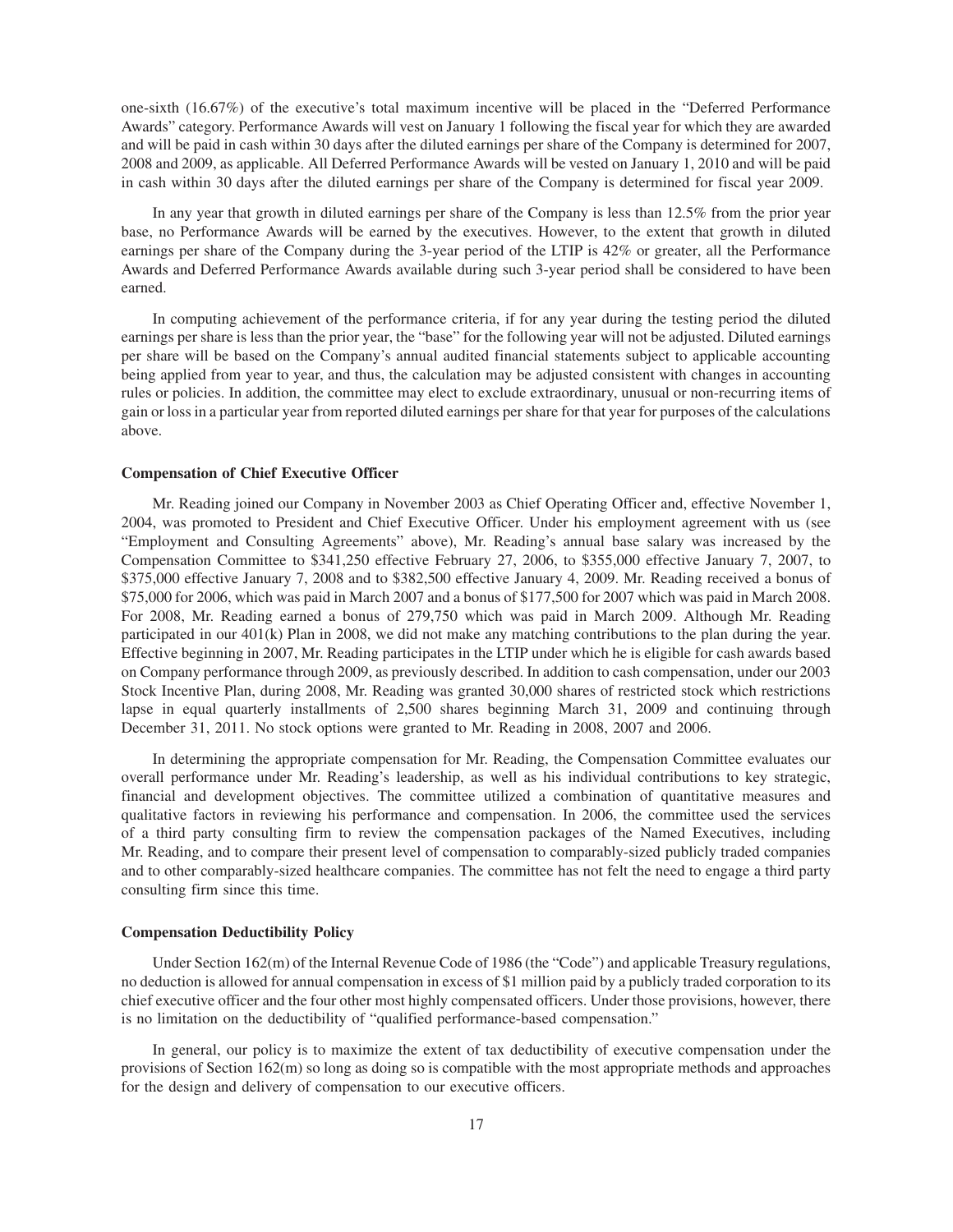### **Executive Compensation**

### **Summary Compensation**

The following table sets forth the compensation paid or accrued for services rendered in all capacities on behalf of our Company during 2006, 2007 and 2008 to Messrs. Reading, McAfee and McDowell ("Named Executives").

| <b>Summary Compensation Table</b><br>For the Fiscal Years Ended December 31, 2008, 2007 and 2006 |      |                     |                   |                                                                        |                                      |                                                                                    |                                                                                                                                      |                                                          |                        |
|--------------------------------------------------------------------------------------------------|------|---------------------|-------------------|------------------------------------------------------------------------|--------------------------------------|------------------------------------------------------------------------------------|--------------------------------------------------------------------------------------------------------------------------------------|----------------------------------------------------------|------------------------|
| <b>Name and Principal Position</b>                                                               | Year | Salary<br>$($)$     | $(\$)$            | <b>Stock</b><br>Bonus $(1)$ Awards $(2)$<br>$\left( \mathbb{S}\right)$ | Option<br>$\left( \mathbb{S}\right)$ | <b>Non-Equity</b><br>Incentive<br>Plan<br>Awards(3) Compensation(4)<br><b>(\$)</b> | Change in<br><b>Pension</b><br>Value and<br>Non-<br><b>Oualified</b><br><b>Deferred</b><br>Compensation<br><b>Earnings</b><br>$(\$)$ | All Other<br>Comparison(5)<br>$\left( \mathbb{S}\right)$ | <b>Total</b><br>$(\$)$ |
| Christopher J. Reading                                                                           |      | 2008 374,231        |                   | 6,819                                                                  | 333,658                              | 279,750                                                                            |                                                                                                                                      | 810                                                      | 995,268                |
| <b>Chief Executive</b>                                                                           |      | 2007 354,471        |                   |                                                                        | 344,664                              | 177,500                                                                            |                                                                                                                                      | 540                                                      | 877,175                |
| Officer                                                                                          |      | 2006 338,750 75,000 |                   | $\overbrace{\phantom{aaaaa}}$                                          | 344,809                              |                                                                                    |                                                                                                                                      | 443                                                      | 759,002                |
| Lawrance W. McAfee                                                                               |      | 2008 359,423        |                   | 5,681                                                                  | 333,658                              | 268,560                                                                            |                                                                                                                                      | 1,242                                                    | 968,564                |
| <b>Chief Financial</b>                                                                           |      | 2007 344,856        |                   |                                                                        | 344,664                              | 172,500                                                                            |                                                                                                                                      | 1,242                                                    | 863,262                |
| Officer                                                                                          |      | 2006 338,750 75,000 |                   | $\overline{\phantom{m}}$                                               | 344,809                              |                                                                                    |                                                                                                                                      | 1,038                                                    | 759,597                |
| Glenn D. McDowell $\ldots$ .                                                                     |      | 2008 214,249        | $\hspace{0.05cm}$ | 5,681                                                                  | 74,343                               | 160,390                                                                            |                                                                                                                                      | 1,028                                                    | 455,691                |
| <b>Chief Operating</b>                                                                           |      | 2007 195,310        |                   |                                                                        | 75,426                               | 100,000                                                                            |                                                                                                                                      | 938                                                      | 371,674                |
| Officer                                                                                          |      | 2006 190.337 35,000 |                   |                                                                        | 75,406                               |                                                                                    |                                                                                                                                      | 426                                                      | 301,169                |

- 1. The amounts shown represent annual incentive bonuses earned by the Named Executives for fiscal year 2006 which was paid in March 2007. See "Compensation Discussion and Analysis — Annual Incentive Compensation" for further details. The Named Executive's annual bonus for 2005, which was paid in 2006, is not reported in this table as it related to the Named Executive's performance during 2005 and has been previously disclosed.
- 2. The amounts shown represents the compensation expense related to restricted stock awards included in the Company's financial statements for fiscal year 2008 per FAS 123 (R) adjusted to reflect actual rather than estimated forfeitures for awards with service-based conditions. There were no forfeitures. Compensation expense for the grants of restricted stock awards is recognized based on the fair value of \$10.91 per share on the date of grant. See the Company's Annual Report for the year ended December 31, 2008 for a description of the FAS 123(R) valuations and a description of the equity plans. There were no grants of restricted stock to the Named Executives in 2007 and 2006. For further details on equity compensation expense, see footnote 10 of the Notes To Consolidated Financial Statements contained in our Annual Report on Form 10-K for the year ended December 31, 2008.
- 3. The amounts shown represent the compensation expense related to option awards included in the Company's financial statements for fiscal years 2008, 2007 and 2006 per FAS 123(R) adjusted to reflect actual rather than estimated forfeitures for awards with service-based vesting conditions. Actual forfeitures were insignificant. The awards consist of stock options granted to the Named Executives under the 2003 Stock Incentive Plan and inducement options. See the Company's Annual Report for the year ended December 31, 2008 for a description of the FAS 123(R) valuations and a description of the 2003 Stock Incentive Plan and inducement options. The compensation expense for the option awards includes the values for awards granted in prior fiscal years. There were no grants of stock options to the Named Executives in 2008, 2007 and 2006. For further details on equity compensation expense, see footnote 10 of the Notes to Consolidated Financial Statements contained in our Annual Report on Form 10-K for the year ended December 31, 2008.
- 4. The amounts shown represent annual incentive bonuses earned by the Named Executives for fiscal years 2008 and 2007 which were paid in March 2009 and March 2008, respectively. See "Compensation Discussion and Analysis — Annual Cash Incentive Compensation" for further details.
- 5. Represents the value of life insurance premiums for life insurance coverage provided to the Named Executives.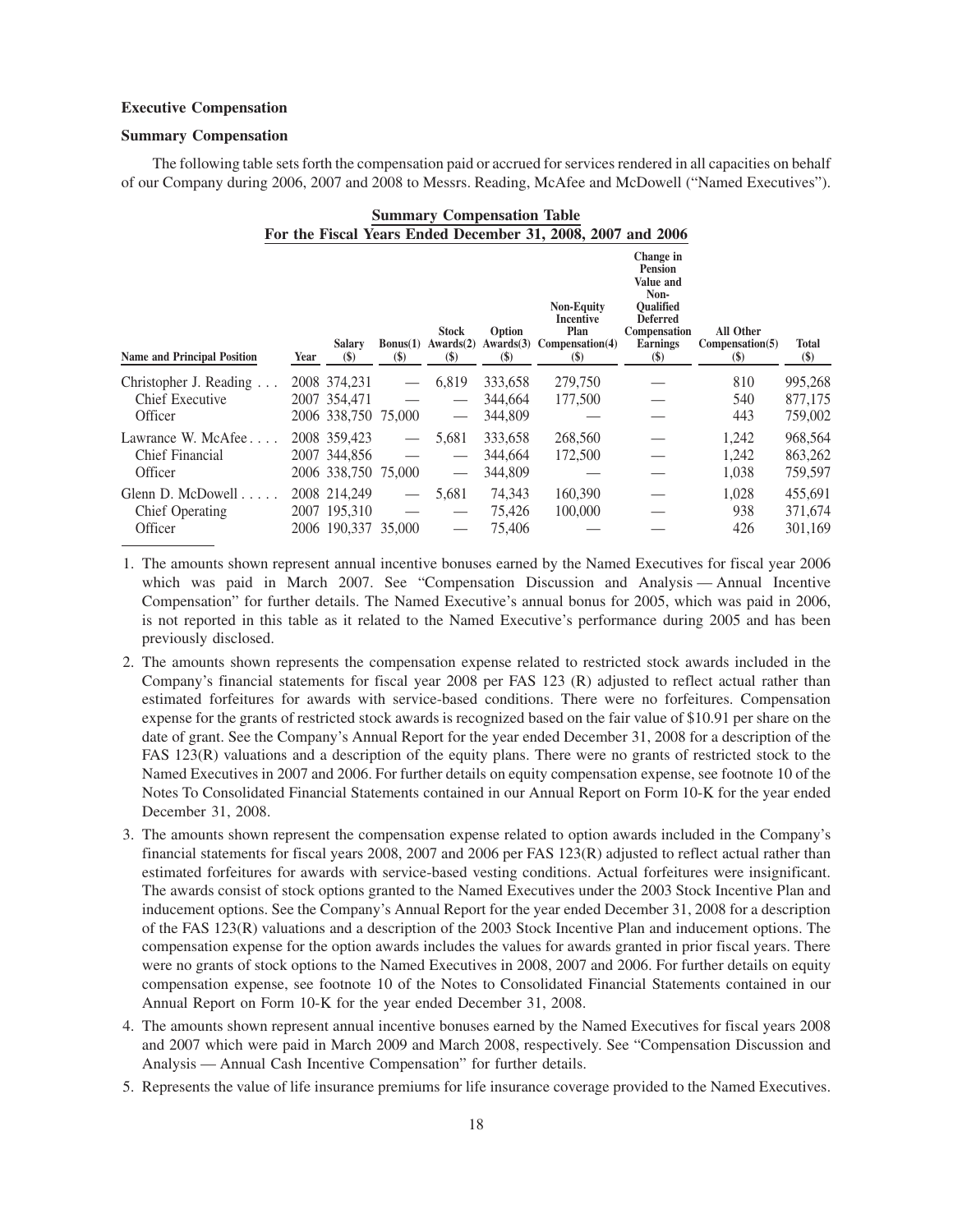# **Grants of Plan-Based Awards**

The following table sets forth the grants of plan-based awards during 2008 to Messrs. Reading, McAfee and McDowell ("Named Executives").

|                                              |                        |                                                | <b>Estimated Possible Payouts</b><br><b>Under Non-Equity</b><br>Incentive Plan Awards(1): | <b>All Other</b><br><b>Stock</b><br>Awards:<br><b>Number</b><br>of Shares<br>of Stock | Grant<br>Date Fair<br>Value of<br><b>Stock and</b><br>Option |                         |
|----------------------------------------------|------------------------|------------------------------------------------|-------------------------------------------------------------------------------------------|---------------------------------------------------------------------------------------|--------------------------------------------------------------|-------------------------|
| <b>Name</b>                                  | Grant<br>Date          | <b>Threshold</b><br>$\left( \mathbb{S}\right)$ | <b>Target</b><br><b>(\$)</b>                                                              | <b>Maximum</b><br>$\left( \mathbb{S}\right)$                                          | or Units<br>$^{(#)}$                                         | <b>Awards</b><br>$(\$)$ |
| Christopher J. Reading                       | 12/1/2008<br>4/28/2008 | $S-$                                           | \$375,000                                                                                 | \$375,000                                                                             | 30,000(2)                                                    | 327,300                 |
| Lawrance W. McAfee<br>and the company of the | 12/1/2008<br>4/28/2008 | $S-$                                           | \$360,000                                                                                 | \$360,000                                                                             | 25,000(3)                                                    | 272,750                 |
| Glenn D. McDowell                            | 12/1/2008<br>4/28/2008 |                                                | \$215,000                                                                                 | \$215,000                                                                             | 25,000(3)                                                    | 272,750                 |

# **Grant of Plan-Based Awards For Fiscal Year Ended December 31, 2008**

1. Possible payments under the Executive Officer Incentive Plan for 2008. See Summary Compensation Table for actual amounts earned for 2008 which were paid in March 2009.

- 2. Grant of restricted stock under the 1999 Plan, with a three year quarterly vesting schedule as to the lapse of restrictions thereof with 1/12 equal portions (2,500 shares) vesting quarterly, with the first 1/12 vested on March 31, 2009 and thereafter equal 1/12 portions on June 30, September 30 and December 31 each year until all such shares shall have vested on December 31, 2011.
- 3. Grant of restricted stock under the 1999 Plan with a three year quarterly vesting schedule as to the lapse of restrictions thereof with 1/12 equal portions (2,083 shares with the final portion being 2,087) vesting quarterly, with the first 1/12 vested on March 31, 2009 and thereafter equal 1/12 portions on June 30, September 30 and December 31 each year until all such shares shall have vested on December 31, 2011.

### **Narrative Disclosure to Summary Compensation Table and Grants of Plan-Based Awards Table**

See "— Employment and Consulting Agreements" above and "Post-Termination/Change-in-Control Benefits" below for the material terms of our employment agreement with our Named Executives. See "— Compensation Discussion and Analysis" above for an explanation of the amount of salary and bonus in proportion to total compensation. See the footnotes to the Summary Compensation Table and Grants of Plan-Based Awards Table for narrative disclosure with respect to those tables.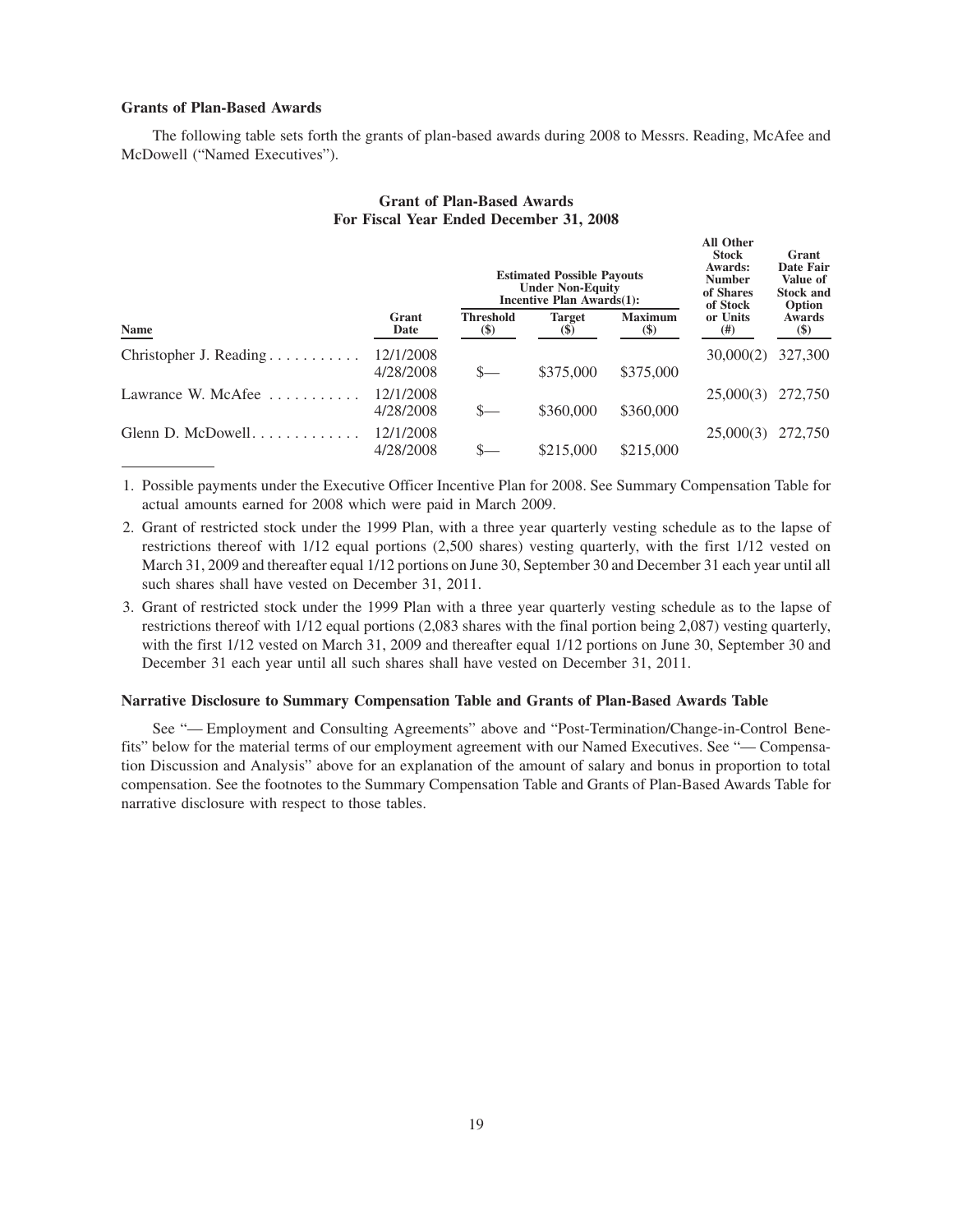#### **Outstanding Equity Awards at Fiscal Year-End**

The following table shows outstanding stock option awards classified as exercisable and unexercisable and stock awards that have not vested as of December 31, 2008 for each Named Executive.

|                              | <b>Option Awards</b>                                                                                       |                                                                                                |                                                                                                                                                              |                                           |                                     | <b>Stock Awards</b>                                                                                           |                                                                                                                |                                                                                                                                                                            |                                                                                                                                                                                             |  |
|------------------------------|------------------------------------------------------------------------------------------------------------|------------------------------------------------------------------------------------------------|--------------------------------------------------------------------------------------------------------------------------------------------------------------|-------------------------------------------|-------------------------------------|---------------------------------------------------------------------------------------------------------------|----------------------------------------------------------------------------------------------------------------|----------------------------------------------------------------------------------------------------------------------------------------------------------------------------|---------------------------------------------------------------------------------------------------------------------------------------------------------------------------------------------|--|
| Name                         | Number of<br><b>Securities</b><br>Underlying<br><b>Unexercised</b><br>Options $(\#)$<br><b>Exercisable</b> | Number of<br><b>Securities</b><br>Underlying<br>Unexercised<br>Options $(\#)$<br>Unexercisable | Equity<br><b>Incentive</b><br><b>Plan Awards:</b><br><b>Number</b><br>of Securities<br>Underlying<br><b>Unexercised</b><br><b>Unearned</b><br>Options $(\#)$ | Option<br><b>Exercise</b><br>Price $(\$)$ | Option<br><b>Expiration</b><br>Date | <b>Number</b><br>of Shares<br>or Units<br>of Stock<br><b>That Have</b><br><b>Not</b><br><b>Vested</b><br>(# ) | Market<br>Value of<br>Shares or<br><b>Units of</b><br><b>Stock</b><br>That Have<br><b>Not Vested</b><br>\$)(1) | <b>Equity</b><br>Incentive<br><b>Plan Awards:</b><br>Number of<br><b>Unearned Shares,</b><br><b>Units or Other</b><br><b>Rights That</b><br><b>Have Not Vested</b><br>(# ) | <b>Equity Incentive</b><br><b>Plan Awards</b><br>Market or<br>Payout Value of<br><b>Unearned Shares.</b><br><b>Units or Other</b><br><b>Rights That Have</b><br><b>Not Vested</b><br>$(\$)$ |  |
| Christopher J. Reading       | 50,000                                                                                                     |                                                                                                |                                                                                                                                                              | \$14.32                                   | 11/18/2013                          |                                                                                                               | 30,000(2) \$399,900                                                                                            |                                                                                                                                                                            | \$—                                                                                                                                                                                         |  |
|                              | 50,000                                                                                                     |                                                                                                |                                                                                                                                                              | \$12.51                                   | 6/2/2014                            |                                                                                                               |                                                                                                                |                                                                                                                                                                            |                                                                                                                                                                                             |  |
|                              | 120,000                                                                                                    | 30,000(3)                                                                                      |                                                                                                                                                              | \$13.54                                   | 10/5/2014                           |                                                                                                               |                                                                                                                |                                                                                                                                                                            |                                                                                                                                                                                             |  |
| Lawrance W. McAfee<br>.      | 40,000                                                                                                     |                                                                                                |                                                                                                                                                              | \$14.32                                   | 11/18/2013                          |                                                                                                               | 25,000(4) \$333,250                                                                                            |                                                                                                                                                                            | $S-$                                                                                                                                                                                        |  |
|                              | 35,000                                                                                                     |                                                                                                |                                                                                                                                                              | \$12.51                                   | 6/2/2014                            |                                                                                                               |                                                                                                                |                                                                                                                                                                            |                                                                                                                                                                                             |  |
|                              | 120,000                                                                                                    | 30,000(3)                                                                                      | $\hspace{0.1mm}-\hspace{0.1mm}$                                                                                                                              | \$13.54                                   | 10/5/2014                           |                                                                                                               |                                                                                                                |                                                                                                                                                                            |                                                                                                                                                                                             |  |
| Glenn D. McDowell $\ldots$ , | 4,000                                                                                                      |                                                                                                |                                                                                                                                                              | \$14.32                                   | 11/18/2013                          |                                                                                                               | 25,000(4) \$333,250                                                                                            |                                                                                                                                                                            |                                                                                                                                                                                             |  |
|                              | 36,000                                                                                                     | 9,000(3)                                                                                       |                                                                                                                                                              | \$13.97                                   | 2/23/2015                           |                                                                                                               |                                                                                                                |                                                                                                                                                                            |                                                                                                                                                                                             |  |

# **Outstanding Equity Awards at Fiscal Year-End December 31, 2008**

1. Calculated based on the closing market price of our common stock on December 31, 2008 at \$13.33 per share.

- 2. The restricted shares have a three year quarterly vesting schedule as to the lapse of restrictions thereof with 1/12 equal portions (2,500 shares) vesting quarterly, with the first 1/12 vested on March 31, 2009 and thereafter equal 1/12 portions on June 30, September 30 and December 31 each year until all such shares shall have vested on December 31, 2011.
- 3. For Mssrs. Reading and McAfee the 30,000 shares vest on November 1, 2009. For Mr. Dowell, the 9,000 shares vest February 23, 2010.
- 4. The restricted shares have a three year quarterly vesting schedule as to the lapse of restrictions thereof with 1/12 equal portions (2,083 shares with the final portion being 2,087 shares) vesting quarterly, with the first 1/12 vested on March 31, 2009 and thereafter equal 1/12 portions on June 30, September 30 and December 31 each year until all such shares shall have vested on December 31, 2011.

# **Option Exercises and Stock Vested Table**

No stock options were exercised by and no stock awards vested for the Named Executives during the year ended December 31, 2008.

#### **Post Termination/Change-in-Control Benefits**

Messrs. Reading, McAfee and McDowell's employment agreements may be terminated by us prior to the expiration of its term in the event their respective employment is terminated for "cause" (as defined in each agreement). If a "change in control" (as defined in each agreement) occurs and Mr. Reading does not continue as the President and Chief Executive Officer of the Company after the change of control, or Mr. McAfee does not continue as Executive Vice President and Chief Financial Officer of the Company after the change of control, each of Messrs. Reading and McAfee, as applicable, will be entitled to a change of control benefit of \$500,000 (payable in equal amounts over the remaining term of the agreement). If the employment of Mr. Reading or Mr. McAfee is terminated by us without "cause" or by the executive for "good reason," he would be entitled to receive the compensation then in effect for the remainder of the term of the agreement and the greater of: (i) the bonus paid or payable to Mr. Reading or Mr. McAfee, as applicable, with respect to the last fiscal year completed prior to the termination, or (ii) the average of the bonuses paid to Mr. Reading or Mr. McAfee, as applicable, over the last three fiscal years of employment ending with the last fiscal year prior to termination. If a "change in control" (as defined in the McDowell Employment Agreement) occurs and Mr. McDowell does not continue as our Chief Operating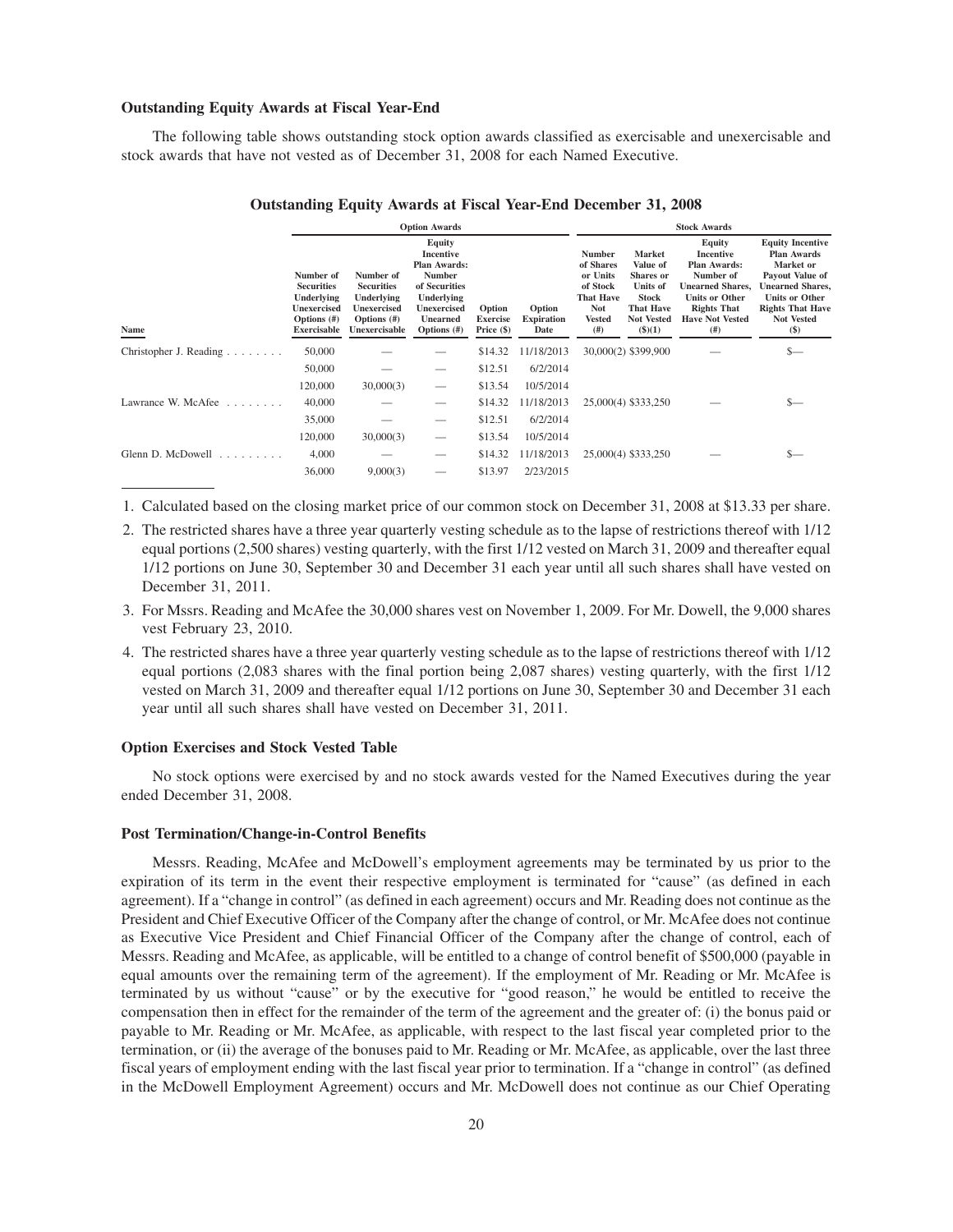Officer after the change of control, Mr. McDowell will be entitled to a change of control benefit of \$283,333 (payable in equal amounts over the remaining term of the agreement). If the employment of Mr. McDowell is terminated by the Company without "cause" or by Mr. McDowell for "good reason," he would be entitled to receive the compensation then in effect for the remainder of the term of the McDowell Employment Agreement and the greater of: (i) the bonus paid or payable to Mr. McDowell with respect to the last fiscal year completed prior to the termination, or (ii) the average of the bonuses paid to Mr. McDowell over the last three fiscal years of employment ending with the last fiscal year prior to termination.

The amount of compensation payable to each Named Executive under the agreements is detailed in the tables below:

# **Christopher Reading Chief Executive Officer**

| <b>Executive Benefits and Payments</b><br>Upon Termination $(1)$          | <b>Voluntary</b><br><b>Termination</b><br>or For<br><b>Cause</b> | Without<br>Cause | <b>Executive</b><br><b>Resigns</b><br><b>For Good</b><br><b>Reason</b> | <b>Change In</b><br><b>Control</b> |
|---------------------------------------------------------------------------|------------------------------------------------------------------|------------------|------------------------------------------------------------------------|------------------------------------|
| <b>Compensation</b>                                                       |                                                                  |                  |                                                                        |                                    |
| $Severance(2) \ldots \ldots \ldots \ldots \ldots \ldots \ldots \ldots$    | $S -$                                                            | \$1,147,500      | \$1,147,500                                                            | 382,500<br>\$.                     |
| Annual Cash Incentive $(3)$                                               |                                                                  | 279,750          | 279,750                                                                | 279,750                            |
| Change of Control Benefit(4) $\dots \dots$                                |                                                                  |                  |                                                                        | 500,000                            |
| Restricted Stock (Unvested and                                            |                                                                  | 399,900          | 399,900                                                                | 399,900                            |
| <b>Benefits and Perquisities</b>                                          |                                                                  |                  |                                                                        |                                    |
| Health and Dental Coverage $(6)$                                          |                                                                  | 28,080           | 28,080                                                                 | 9,360                              |
| $Total \dots \dots \dots \dots \dots \dots \dots \dots \dots \dots \dots$ |                                                                  | \$1,855,230      | \$1,855,230                                                            | \$1,571,510                        |

# **Lawrance McAfee Chief Financial Officer**

| <b>Executive Benefits and Payments</b><br>Upon Termination $(1)$          | <b>Voluntary</b><br><b>Termination</b><br>or For<br>Cause | <b>Without</b><br>Cause | <b>Executive</b><br><b>Resigns</b><br><b>For Good</b><br><b>Reason</b> | <b>Change In</b><br>Control |
|---------------------------------------------------------------------------|-----------------------------------------------------------|-------------------------|------------------------------------------------------------------------|-----------------------------|
| <b>Compensation</b>                                                       |                                                           |                         |                                                                        |                             |
| $Severance(2) \ldots \ldots \ldots \ldots \ldots \ldots \ldots$           | $S -$                                                     | \$1,101,600             | \$1,101,600                                                            | 367,200<br><sup>S</sup>     |
| Annual Cash Incentive $(3)$                                               |                                                           | 268,560                 | 268,560                                                                | 268,560                     |
| Change of Control Benefit $(4)$                                           |                                                           |                         |                                                                        | 500,000                     |
| Restricted Stock (Unvested and                                            |                                                           | 333,250                 | 333,250                                                                | 333,250                     |
| <b>Benefits and Perquisities</b>                                          |                                                           |                         |                                                                        |                             |
| Health and Dental Coverage $(6)$                                          |                                                           | 28,080                  | 28,080                                                                 | 9,360                       |
| $Total \dots \dots \dots \dots \dots \dots \dots \dots \dots \dots \dots$ |                                                           | \$1,731,490             | \$1,731,490                                                            | \$1,478,370                 |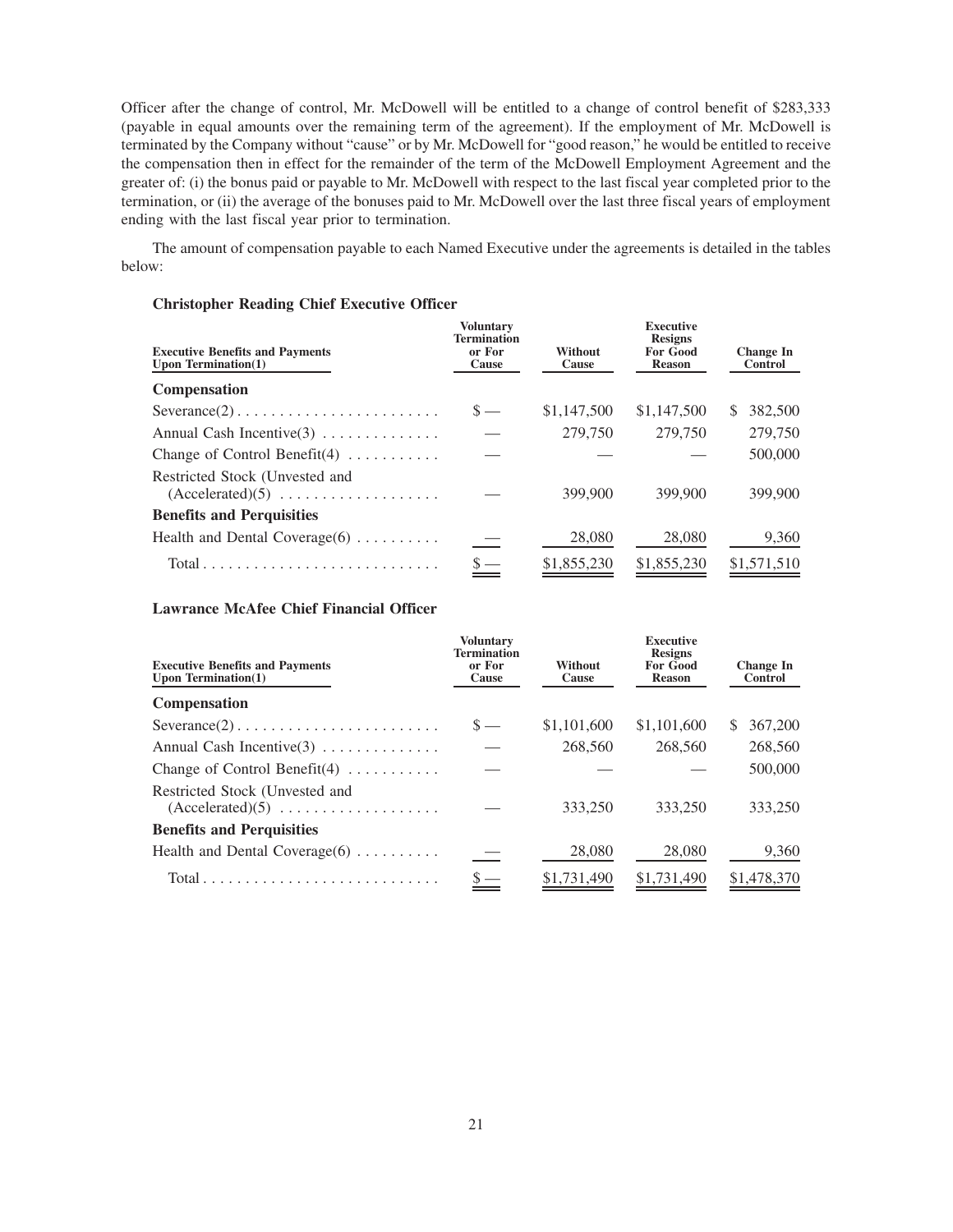# **Glenn McDowell Chief Operating Officer**

| <b>Executive Benefits and Payments</b><br>Upon Termination $(1)$ | <b>Voluntary</b><br>Termination<br>or For<br>Cause | Without<br>Cause | <b>Executive</b><br><b>Resigns</b><br><b>For Good</b><br><b>Reason</b> | <b>Change In</b><br><b>Control</b> |
|------------------------------------------------------------------|----------------------------------------------------|------------------|------------------------------------------------------------------------|------------------------------------|
| <b>Compensation</b>                                              |                                                    |                  |                                                                        |                                    |
| $Severance(2) \ldots \ldots \ldots \ldots \ldots \ldots \ldots$  | $s =$                                              | 690,000<br>\$.   | 690,000<br>S.                                                          | 230,000<br>S.                      |
| Annual Cash Incentive $(3)$                                      |                                                    | 160,390          | 160,390                                                                | 160,390                            |
| Change of Control Benefit $(4)$                                  |                                                    |                  |                                                                        | 283,333                            |
| Restricted Stock (Unvested and                                   |                                                    | 333,250          | 333,250                                                                | 333,250                            |
| <b>Benefits and Perquisities</b>                                 |                                                    |                  |                                                                        |                                    |
| Health and Dental Coverage $(6)$                                 |                                                    | 28,080           | 28,080                                                                 | 9,360                              |
|                                                                  |                                                    | \$1,211,720      | \$1,211,720                                                            | \$1,016,333                        |

1. For purposes of this analysis, we assumed the effective date of termination is December 31, 2008, the price per share of our common stock on the date of termination is \$13.33 and that the executive's base salary is as follows: Mr. Reading — \$382,500; Mr. McAfee — \$367,200; and Mr. McDowell — \$230,000.

- 2. Under "Without Cause" and "Executive Resigns for Good Reason", severance is calculated as base salary over the remaining term of the employment agreement which expires December 31, 2011.
- 3. Annual cash incentive is based on the greater of (i) the bonus paid or payable to the executive with respect to last fiscal year of the Company completed prior to termination or (ii) the average of the bonuses paid to the executive over the three fiscal years of the Company ending with the last fiscal year completed prior to the termination.
- 4. Based on amounts stipulated in the respective employment agreements.
- 5. Pursuant to the Restricted Stock Agreement for each executive, all restrictions and conditions on shares of restricted stock will be deemed satisfied and shares will be fully vested.
- 6. Calculated for the remaining term of the agreement which expires on December 31, 2011. In the event of a "Change in Control", the remaining term of the agreements is one year from such event.

# **COMPENSATION COMMITTEE REPORT**

The Compensation Committee was composed of three independent directors during 2008. It acts under a written charter adopted by the Board. The primary function of the Compensation Committee is to recommend to the Board the compensation to be paid to our directors, determine the compensation for our executive officers and administer incentive stock plans. The committee has reviewed and discussed with management the Compensation Discussion and Analysis set forth herein. Based on its review, the related discussions and such other matters deemed relevant and appropriate by the committee, the committee has recommended to the Board that the Compensation Discussion and Analysis be included in the Company's Proxy Statement relating to the 2009 Annual Meeting of Stockholders.

Respectfully submitted,

*The Compensation Committee* Daniel C. Arnold, Chairman Bruce D. Broussard Clayton K. Trier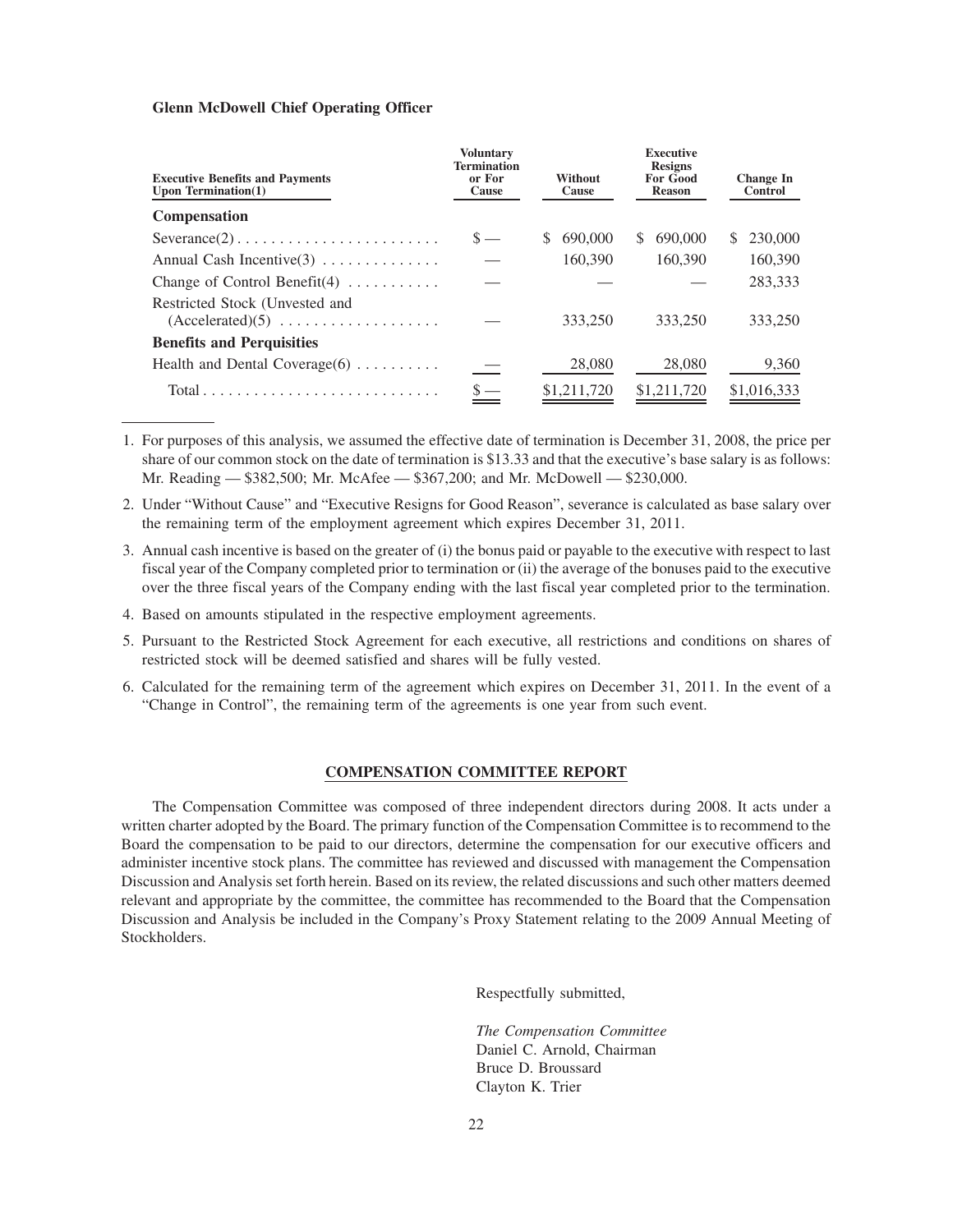#### **Compensation Committee Interlocks and Insider Participation**

The members of the Compensation Committee during 2008 were Messrs. Arnold (Chairman), Broussard and Trier. Mr. Kosberg was appointed to the Compensation Committee in March 2009. None of the members of the Compensation Committee has been an officer or employee of the Company or any of its subsidiaries and none of our executive officers has served on the board of directors or compensation committee of any other entity that has or has had an executive officer who served as a member of our board of directors or Compensation Committee during 2008.

#### **Securities Authorized for Issuance Under Equity Compensation Plans**

The following table provides information about our common stock that may be issued upon the exercise of options and rights under all of our existing equity compensation plans as of December 31, 2008:

| <b>Plan Category</b>                                                                      | <b>Number of Securities</b><br>to be Issued Upon<br><b>Exercise of</b><br><b>Outstanding Options</b><br>and Rights | <b>Weighted Average</b><br><b>Exercise Price of</b><br>Outstanding<br><b>Options and Rights</b> | <b>Number of Securities</b><br><b>Remaining Available for</b><br><b>Future Issuance Under Equity</b><br><b>Compensation Plans</b><br><b>Excluding Securities</b><br>Reflected in 1st Column |  |
|-------------------------------------------------------------------------------------------|--------------------------------------------------------------------------------------------------------------------|-------------------------------------------------------------------------------------------------|---------------------------------------------------------------------------------------------------------------------------------------------------------------------------------------------|--|
| <b>Equity Compensation Plans</b><br>Approved by<br>$Stockholders(1) \ldots \ldots \ldots$ | 766,309                                                                                                            | \$14.17                                                                                         | 343,224                                                                                                                                                                                     |  |
| <b>Equity Compensation Plans</b><br>Not Approved by<br>Stockholders $(2)$                 | 126,000                                                                                                            | \$13.95                                                                                         |                                                                                                                                                                                             |  |
| Total                                                                                     | 892,309                                                                                                            | \$14.14                                                                                         | 343,224                                                                                                                                                                                     |  |

- 1. The 1992 Stock Option Plan, as amended (the "1992 Plan"), expired in 2002, and no new option grants can be awarded subsequent to this date. The 2003 Stock Incentive Plan (the "2003 Plan") permits us to grant stockbased compensation to employees, consultants and outside directors of the Company. The Amended and Restated 1999 Employee Stock Option Plan (the "Amended 1999 Plan") permits us to grant stock-based compensation to employees and non-employee directors. The Amended 1999 Plan was approved by our stockholders at our annual meeting of stockholders held on May 20, 2008.
- 2. Inducement options were granted to certain individuals in connection with their offers of employment or initial affiliation with us. Each inducement option was made pursuant to an option grant agreement.

For further descriptions of the 1992 Plan, Amended 1999 Plan, 2003 Plan and the inducement options, see "Equity Based Plans" in Note 10 of the Notes to the Consolidated Financial Statements in Item 8 of our Annual Report on Form 10-K for the year ended December 31, 2008.

### **Certain Relationships and Related Transactions**

The charter of the Audit Committee requires that the Audit Committee review and approve all insider and affiliated party transactions. The Audit Committee did not consider any insider or affiliated party transaction in 2008. The Board is considering the adoption of a stand alone policy statement regarding related party transactions.

#### **Section 16(a) Beneficial Ownership Reporting Compliance**

Section 16(a) of the Securities Exchange Act of 1934 requires our directors and executive officers, and persons who own more than 10% of our equity securities to file with the SEC initial reports of ownership and reports of changes in ownership of our common stock. Officers, directors and greater than 10% stockholders are required by SEC regulation to furnish us with copies of all Section 16(a) reports they file.

To our knowledge, based solely on a review of the copies of those forms furnished to the Company and written representations from the executive officers and directors, we believe that during 2008 all Section 16(a) filing requirements applicable to our directors and officers were complied with on a timely basis.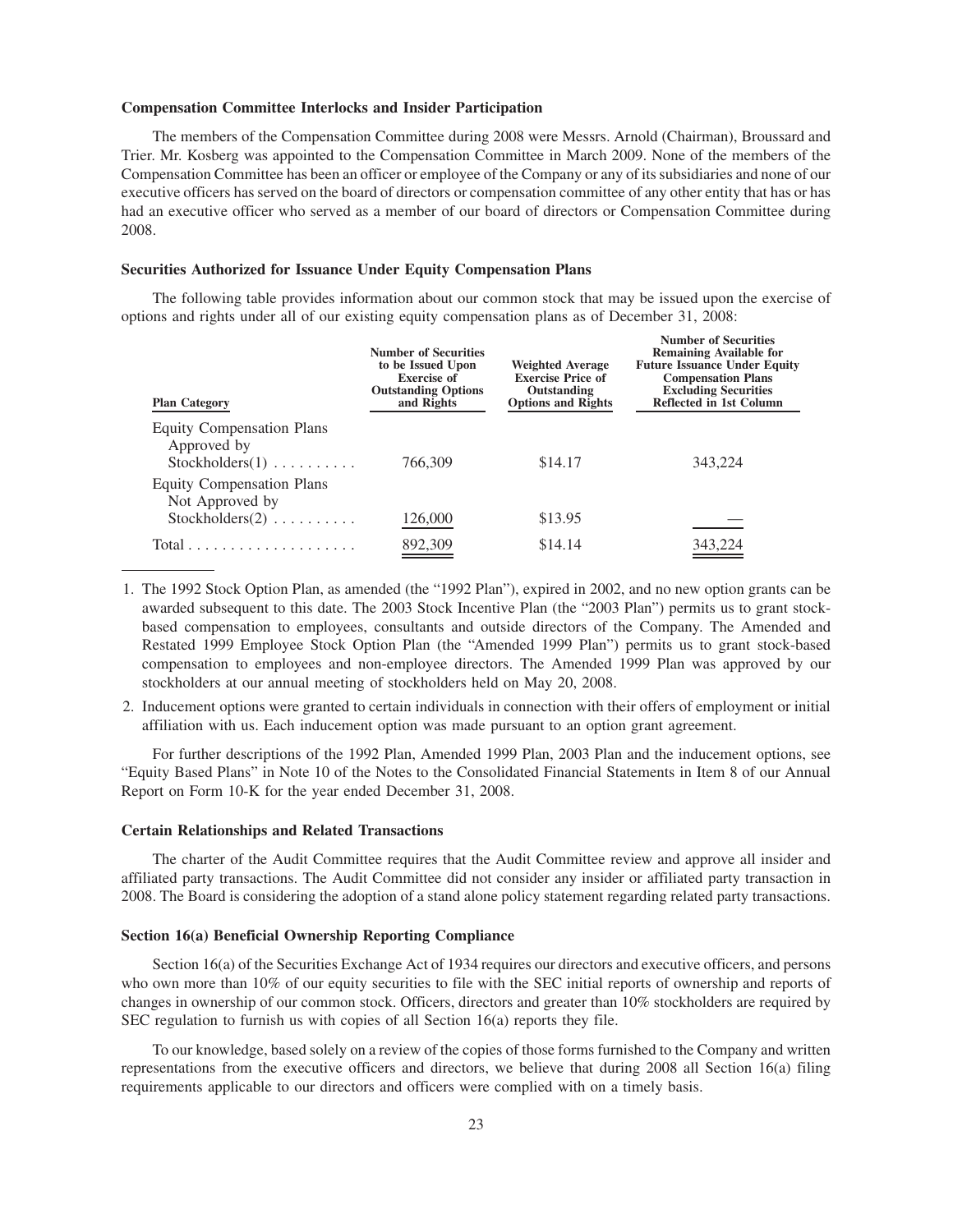# **ITEM 2 —** *RATIFICATION OF THE APPOINTMENT OF INDEPENDENT REGISTERED PUBLIC ACCOUNTING FIRM*

Our Audit Committee has appointed and recommends the ratification of the appointment of Grant Thornton LLP as our independent registered public accounting firm to conduct the audit of our financial statements for the year ending December 31, 2009 and to render other services as required and approved by the committee. Grant Thornton LLP has acted as our independent registered public accounting firm since August 27, 2004. Representatives of Grant Thornton LLP are expected to attend our Annual Meeting, are expected to be available to respond to questions by stockholders and will have an opportunity to make a statement if they desire to do so, although it is not expected that a statement will be made.

If the stockholders fail to ratify the appointment of Grant Thornton LLP, the committee will consider whether or not to retain that firm since shareholder ratification of the appointment is not required and the committee has the responsibility for appointment of our independent registered public accounting firm. Even if the stockholders ratify the appointment, the committee, in its discretion, may direct the appointment of a different independent firm at any time during the year if it determines that such a change would be in the best interests of the Company and our stockholders.

**Properly executed but unmarked proxies will be voted FOR approval of the ratification of the appointment of Grant Thornton LLP as our independent registered public accounting firm for the year ending December 31, 2009.** The Board of Directors believes that ratifying the appointment of Grant Thornton LLP is in the best interest of the Company. The approval of the ratification of Grant Thornton LLP will require the affirmative vote of holders of a majority of votes cast on this matter in person or by proxy. Accordingly, abstentions applicable to shares present at the meeting will not be included in the tabulation of votes cast on this matter.

# **THE BOARD OF DIRECTORS RECOMMENDS THAT THE STOCKHOLDERS VOTE FOR THE RATIFICATION OF THE APPOINTMENT OF GRANT THORNTON LLP AS OUR INDEPENDENT REGISTERED PUBLIC ACCOUNTING FIRM FOR THE YEAR ENDING DECEMBER 31, 2009**

# **INDEPENDENT PUBLIC ACCOUNTANTS**

Grant Thornton LLP has acted as our independent registered public accounting firm since August 27, 2004.

# **Audit and Non-Audit Fees**

The following table sets forth the fees billed for services performed by Grant Thornton LLP for fiscal year 2008 and 2007:

| 2008      | 2007      |
|-----------|-----------|
|           |           |
|           |           |
|           |           |
|           |           |
| \$440,725 | \$446,000 |

Audit fees include fees for professional services rendered in connection with the audit of our financial statements and internal controls over financial reporting for the fiscal year as well as reviews of our financial statements included in our quarterly reports on Form 10-Q.

The Audit Committee is authorized to delegate to one or more of its members the authority to pre-approve any defined audit and permitted non-audit services provided by the independent auditors, and related fees and other terms of engagement on these matters, provided that each pre-approval decision is presented to the full Audit Committee at its next scheduled meeting. In 2008 and 2007, 100% of the audit-related services were pre-approved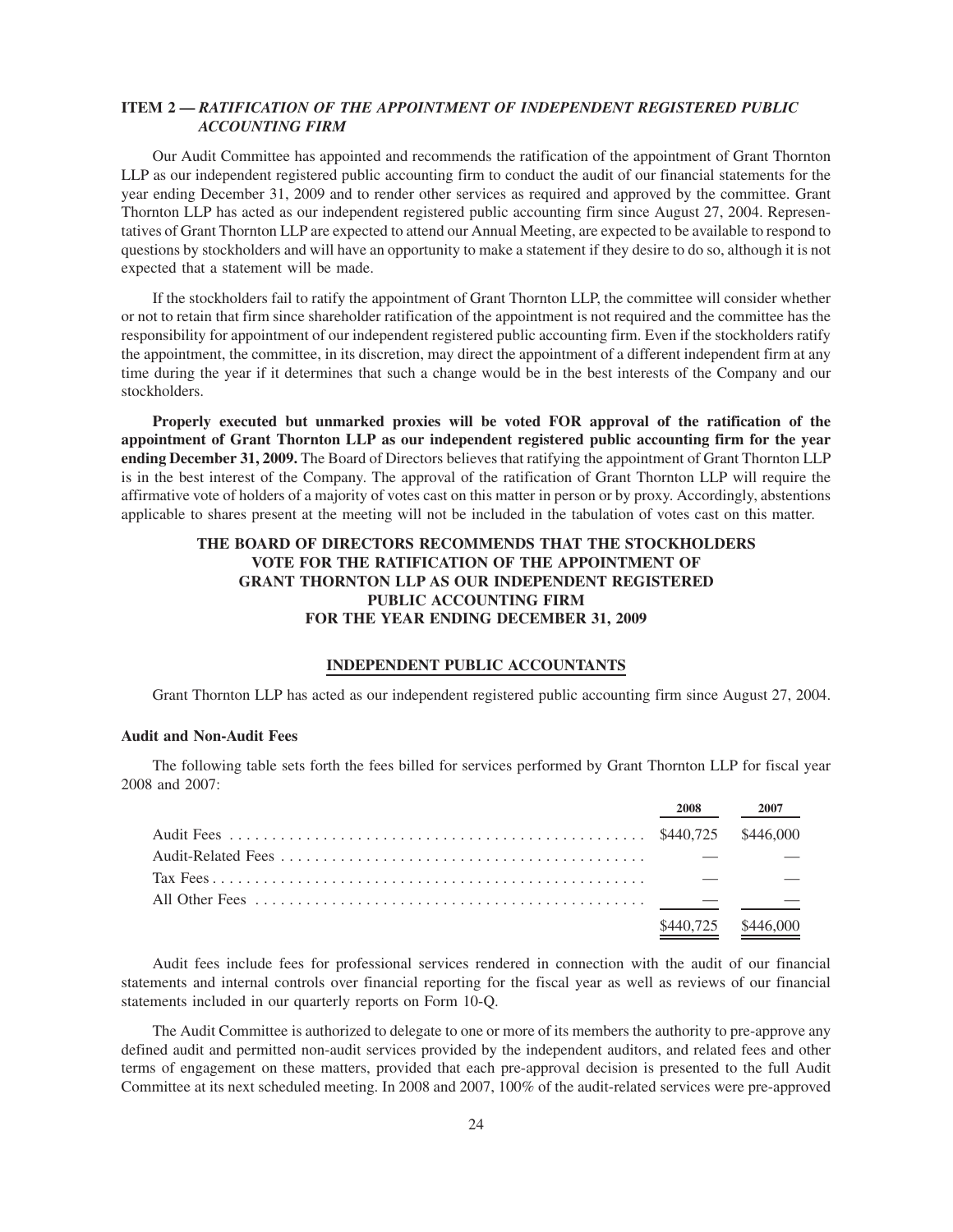pursuant to these pre-approval procedures. Grant Thornton LLP has not provided any tax or other non-audit services to the Company.

### **Report of the Audit Committee**

The following Audit Committee Report is provided in accordance with the rules and regulations of the SEC. Pursuant to such rules and regulations, this report does not constitute "soliciting materials" and should not be deemed filed with or incorporated by reference into any other Company filings with the SEC under the Securities Act of 1933 or the Securities Exchange Act of 1934 or subject to the liabilities of Section 18 of the Exchange Act, except to the extent the Company specifically incorporates such information by reference.

The Board of Directors has appointed an Audit Committee consisting of Messrs. Johnston (Chairman), Pullins and Trier, and Dr. Harris, all of whom are financially literate and independent (as that term is defined by applicable NASDAQ Listing Standards and SEC Rule 10A-3(b)). The Board of Directors has determined Mr. Trier and Mr. Pullins to be the "audit committee financial experts" under the rules of the SEC.

Under the Sarbanes-Oxley Act, the Audit Committee is directly responsible for the selection, appointment, retention, compensation and oversight of the Company's independent auditors, including the pre-approval of both audit and non-audit services (including fees and other terms), and the resolution of disagreements between management and the auditors regarding financial reporting, accounting, internal controls, auditing or other matters.

In carrying out its responsibilities, the committee: (i) makes such inquiries and reviews as are necessary to monitor the Company's financial reporting, its external audits and its processes for compliance with laws and regulations, (ii) monitors the adequacy and effectiveness of the accounting and financial controls of the Company and elicits recommendations for the improvement of internal control processes and systems, (iii) reviews the planning, scope and results of the annual audit of the Company's financial statements conducted by the Company's independent auditors, (iv) reviews the scope and approves in advance any other services to be provided by the Company's independent auditors, and (v) provides to the Board of Directors the results of its reviews and any recommendations derived therefrom, including such additional information and materials as it may deem necessary to make the Board aware of significant financial matters that may require Board attention.

The audit committee has a sub-committee which provides general oversight of our Company's compliance with legal and regulatory requirements regarding healthcare operations ("Compliance Committee"). The Compliance Committee also monitors the Company's telephone "hotline" by which it can directly receive, on an anonymous and confidential basis, complaints regarding any subject, including accounting, internal accounting controls, questionable accounting, auditing or other matters that the Company's employees, and non-employees, may have. Members of the Compliance Committee are Messrs. Johnston (Chairman) and Pullins, and Dr. Harris.

The Audit Committee is authorized to engage independent counsel and other advisors it determines necessary to carry out its duties. The committee did not deem it necessary to engage independent counsel for any matters during 2008.

Management has the primary responsibility for the financial statements and the reporting process, including the systems of internal controls, and for the preparation of financial statements in accordance with accounting principles generally accepted in the United States of America. The Company's independent auditors are responsible for auditing the financial statements and expressing an opinion on the conformity of those audited financials statements with accounting principles generally accepted in the United States of America. The Audit Committee monitors and reviews these processes, and reviews the Company's periodic reports and quarterly earning releases before they are filed with the SEC, but is not responsible for the preparation of the Company's financial statements and reports.

In fulfilling its oversight responsibilities, the Audit Committee reviewed and discussed the audited financial statements included in the Company's Annual Report on Form 10-K with management, including a discussion of the quality, not just the acceptability, of the accounting principles, the reasonableness of significant judgments, and the clarity of disclosures in the financial statements. The committee also met with the Company's Chief Executive Officer and Chief Financial Officer to discuss their review of the Company's disclosure controls and procedures and internal accounting and financial controls in connection with the filing of the Annual Report on Form 10-K and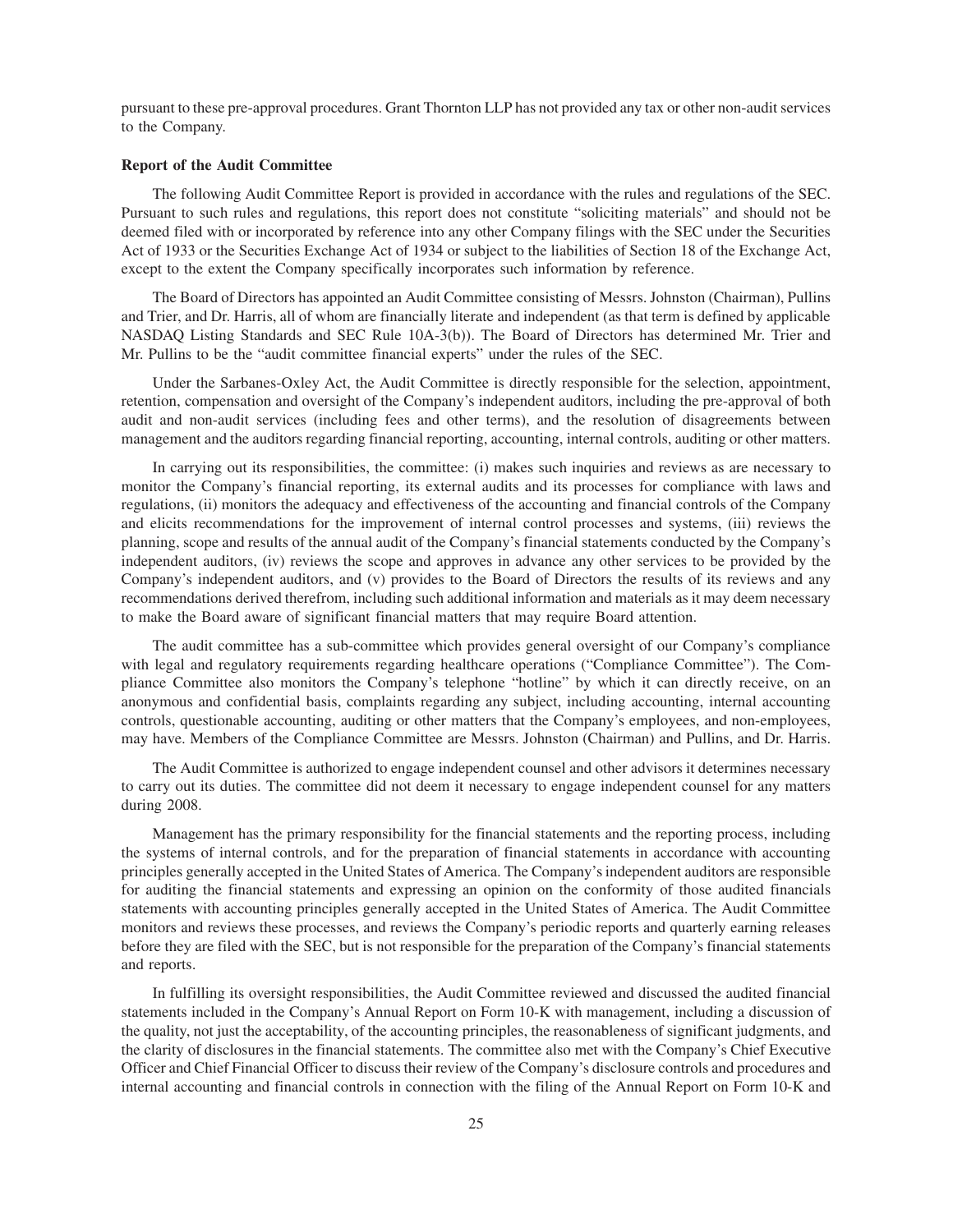other periodic reports with the SEC. However, members of the committee are not employees of the Company and have relied, without independent verification, on management's representation that the financial statements have been prepared with integrity and objectivity and in conformity with accounting principles generally accepted in the United States of America and on the representations of the independent auditors included in their report on the Company's financial statements.

Prior to commencement of audit work, the committee reviewed and discussed with representatives of Grant Thornton LLP, the Company's independent auditors for fiscal 2008, the overall scope and plans for their audit of the Company's financial statements for fiscal 2008. The committee also reviewed and discussed with Grant Thornton LLP, who are responsible for expressing an opinion on the conformity of those audited financial statements with accounting principles generally accepted in the United States of America, their judgments as to the quality, not just the acceptability, of the Company's financial statements, any changes in accounting policies, sensitive accounting estimates, accounting principles and such other matters as are required to be discussed with the committee under auditing standards generally accepted in the United States of America, including the matters required to be discussed by Auditing Standards No. 61, as amended, (AICPA, Professional Standards, Vol. 1. AU Section 380) as adopted by the Public Company Accounting Oversight Board in Rule 3200T. The committee met with Grant Thornton LLP, with and without Company management present, to discuss whether any significant matters regarding internal controls over financial reporting had come to the auditors' attention during the conduct of the audit, and the overall quality of the Company's financial reporting.

The committee has received the written disclosures and the letter from Grant Thornton LLP required by applicable requirements of the Public Company Accounting Oversight Board regarding the independent auditors' communications with the committee concerning independence and the committee has discussed with Grant Thornton LLP their independence. The committee considered, among other things, whether the services Grant Thornton LLP provided to the Company were compatible with maintaining Grant Thornton LLP's independence. The committee also considered the amount of fees Grant Thornton LLP received for audit and non-audit services.

Based on the reviews and discussions referred to above, the committee recommended to the Board of Directors that the audited financial statements be included in the Annual Report on Form 10-K for the year ended December 31, 2008 for filing with the SEC.

The committee is governed by a written charter, adopted by the Board of Directors of the Company, which is included on our website at www.usph.com.

Respectfully submitted,

*The Audit Committee* Marlin W. Johnston, Chairman Dr. Bernard A. Harris Jerald L. Pullins Clayton K. Trier